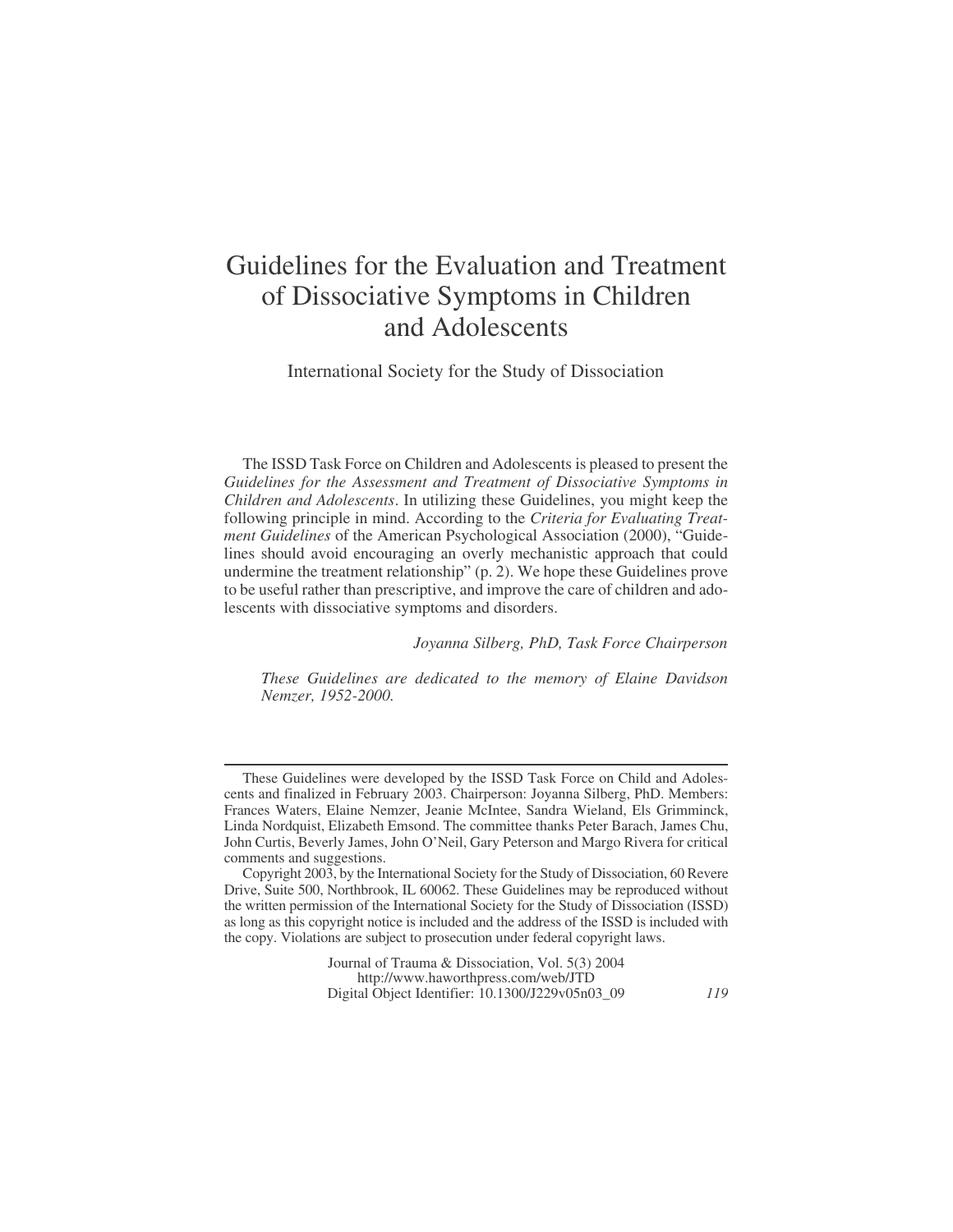#### *I. RELATIONSHIP TO ISSD ADULT GUIDELINES*

The International Society for the Study of Dissociation (ISSD) Standards of Practice Committee issued *Guidelines for Treating Dissociative Identity Disorder (Multiple Personality Disorder) in Adults* in 1994 and updated them in 1997 (ISSD, 1997). As these made no reference to children and adolescents, the ISSD Executive Council requested the Child and Adolescent Task Force to draft guidelines summarizing current clinical knowledge in the field applying directly to children and adolescents.

## *II. SCOPE OF DIAGNOSES ADDRESSED*

Although the ISSD Adult Guidelines are specifically directed to the treatment of Dissociative Identity Disorder (DID), dissociation in children may be seen as a malleable developmental phenomenon that may accompany a wide variety of childhood presentations. Symptoms of dissociation are seen in populations of children and adolescents with other disorders such as Post-Traumatic Stress Disorder (PTSD; Putnam, Hornstein, & Peterson, 1996), Obsessive-Compulsive Disorder (OCD; Stien & Waters, 1999) and reactive attachment disorder, as well as in general populations of traumatized and hospitalized adolescents (Sanders & Giolas, 1991; Atlas, Weissman, & Liebowitz, 1997) and delinquent adolescents (Carrion & Steiner, 2000). These treatment principles, therefore, are intended for children and adolescents with diagnosed dissociative disorders, as well as for those with a wide variety of presentations accompanied by dissociative features. In other words, the Guidelines identify general principles applicable to dissociative processes regardless of the child's1 presenting diagnosis.

Diagnosis itself seldom communicates much about the nature of the child and his or her world. These Guidelines are not intended to be a basis for differential diagnosis. While a dissociative diagnosis specifically geared to children has been proposed (Peterson, 1991), this has not been included in the *Diagnostic and Statistical Manual of Mental Disorders, Fourth Edition, Text Revision* (DSM-IV-TR; American Psychiatric Association, 2000). Although even very young children appearing to meet the criteria for DID have been described (Putnam, 1997; Riley & Mead, 1988), the prevalence of DID in childhood is currently unknown. The diagnosis of Dissociative Disorder Not Otherwise Specified (DDNOS) is the most common in populations of dissociative children and adolescents (Putnam et al., 1996), even though no diagnostic criteria have been set for this diagnosis. While individual case studies of children with

<sup>&</sup>lt;sup>1</sup> The word child is generally used in these guidelines to mean both children and adolescents through high school age.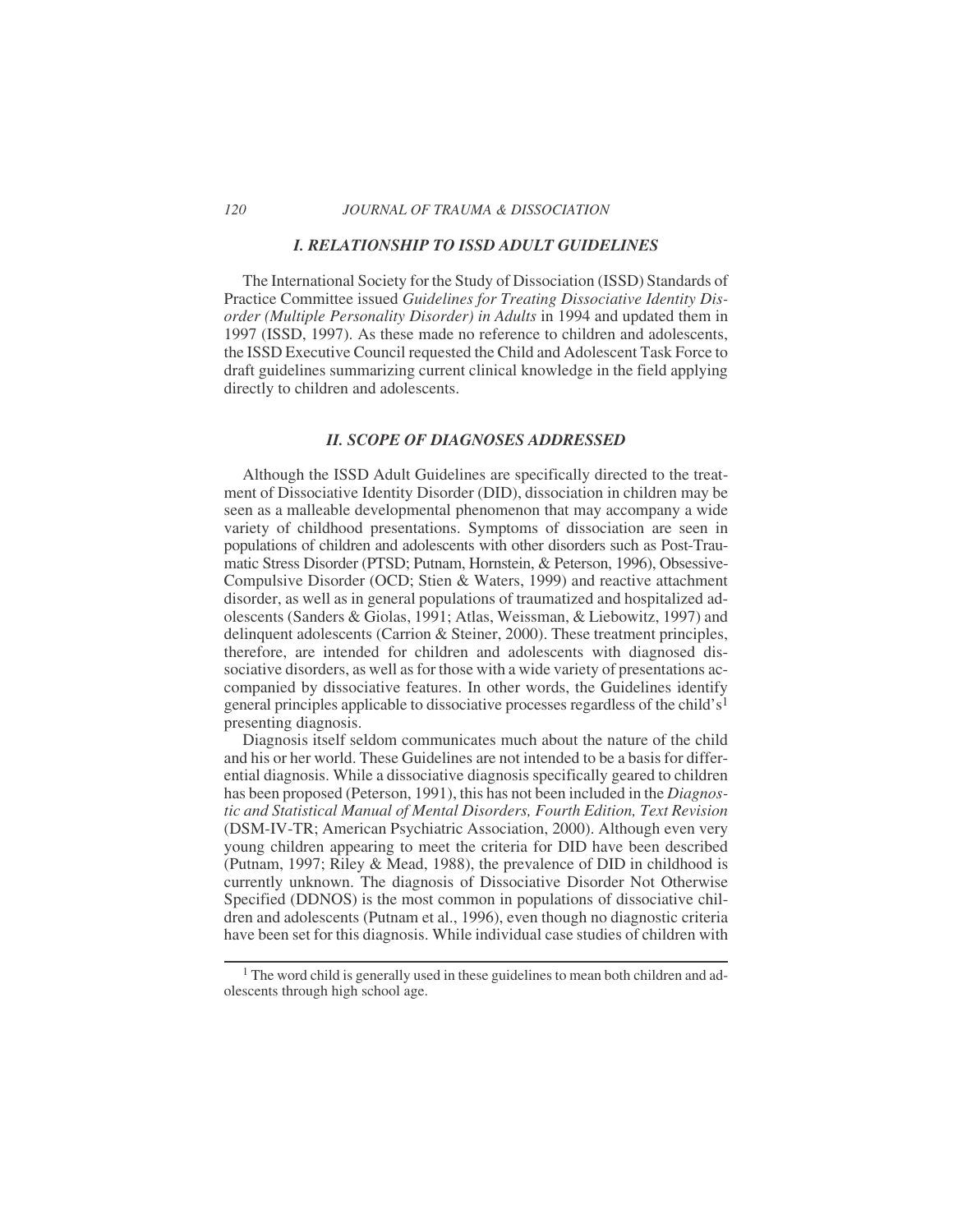puzzling and atypical dissociative presentations described variously as Depersonalization Disorder (Allers, White, & Mullis, 1997), Dissociative Amnesia or Dissociative Fugue (Coons, 1996; Keller & Shaywitz, 1986), and DID (Jacobsen, 1995) continue to be published in peer-reviewed journals, there is still no real consensus about the typical case and thus no consensus about diagnostic criteria. For this reason, in these Guidelines the perspective on assessment and treatment is symptom-based.

## *III. INTRODUCTION*

These Guidelines are derived from the published literature, material from conferences, and the clinical experience of members of the ISSD Child and Adolescent Task Force. As this field is in an early developmental stage, these Guidelines are to be viewed as preliminary. As the field develops, they will be modified to incorporate new research into diagnosis and treatment. In fact, the literature reviewed here, spanning over 16 years of reporting on dissociative phenomena in children, already shows shifts in emphasis and recommendations over time (Silberg, 2000). Despite the changing and provisional nature of our knowledge in this area, it is still important to have some guidelines in approaching dissociative symptomatology for the following reasons:

- 1. Treatment strategies aimed at increasing integration and reducing dissociation can be highly effective in treating some of the most seriously impaired child victims of maltreatment who are engaged in disruptive and self-destructive behavior.
- 2. Information on the treatment of dissociation was not available when most clinicians did their training, and it is important to organize clinical information to help familiarize clinicians with current treatment approaches.
- 3. Without careful consideration of developmental issues, the simplistic application of treatment approaches for adult dissociation to children may be potentially dangerous to children.

For these reasons, these Guidelines are presented for the benefit of the ISSD membership and the clinical community at large. It is our hope that research will continue to amend and refine these Guidelines, and that their presentation will stimulate discussion, debate and further analysis that will enrich the field as a whole. These guidelines must be used in conjunction with all ethical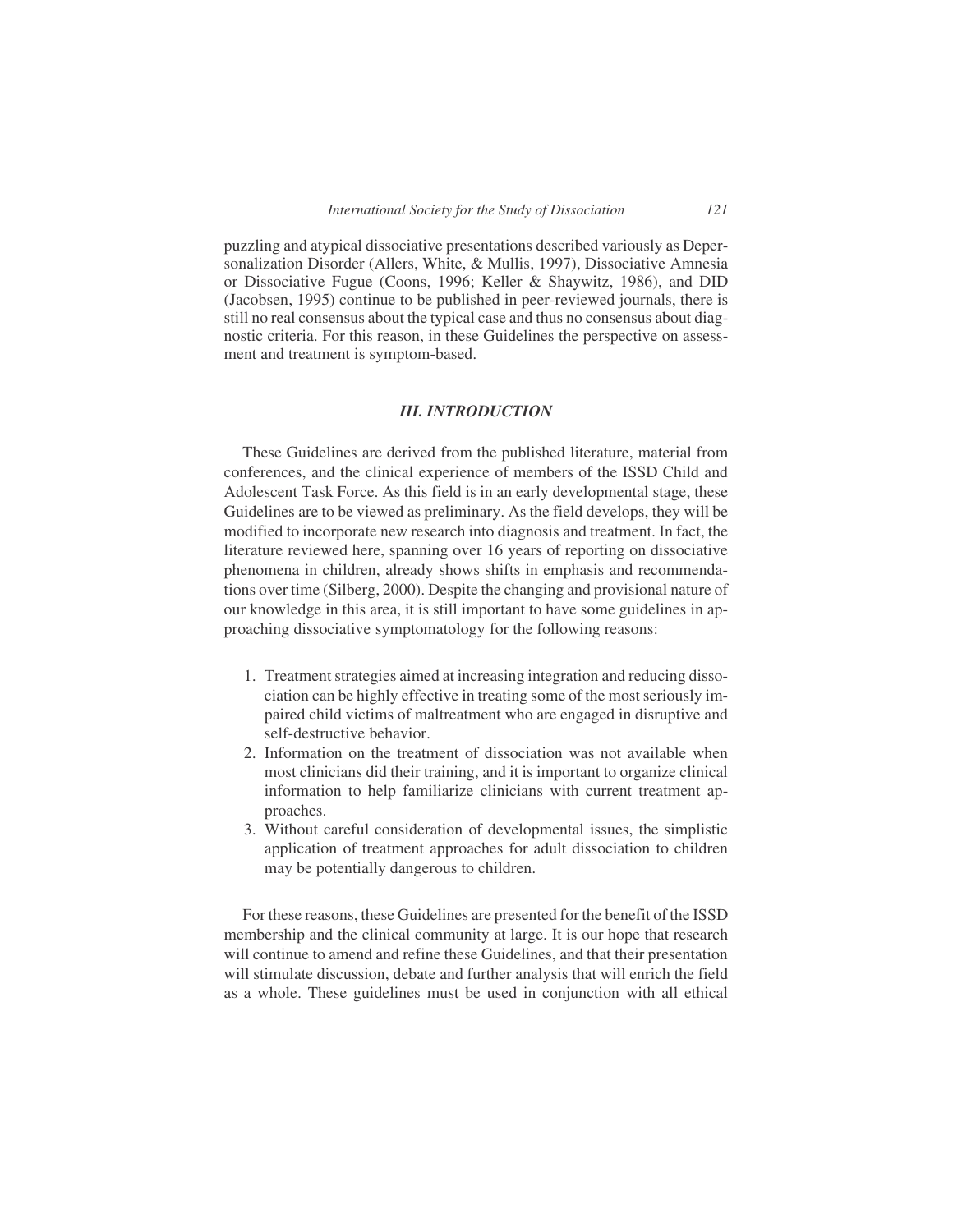codes, health codes, laws or professional regulations that govern the individual's discipline or place of practice.

# *IV. QUALIFICATIONS OF CHILD AND ADOLESCENT PRACTITIONERS*

At this point in the development of this field, information about child and adolescent dissociation is still evolving. A good safeguard for "doing no harm" is a solid grounding in child development. Clinicians who treat dissociative children should have training in child therapy and child development through accredited programs in their respective disciplines and be familiar with a variety of treatment approaches for traumatized children (Cohen & Mannarino, 1998b; Deblinger & Heflin, 1996; Donovan & McIntyre, 1990; Friedrich, 1996; Gil, 1996; Heineman, 1998; James, 1989, 1994; Myers et al., 2002; Pearce & Pezzot-Pearce, 1997; Prior, 1996; Terr, 1991; Tinker & Wilson, 1999; Wieland, 1997, 1998). In addition, it is recommended that clinicians treating children with dissociative disorders participate in continuing education conferences, develop collegial relationships such as study groups or peer supervision, and stay current with the scientific literature. As some of these children have suffered some of the most severe forms of maltreatment, collegial support for the therapist is particularly important to avoid secondary PTSD and burnout. It is important to understand the subtle countertransferential issues that affect therapists who work with traumatized clients (Dalenberg, 2000).

As the literature on the treatment of dissociation in children has come from a variety of treatment orientations, the treatment of dissociative processes in children does not require allegiance to any one particular treatment model. Readers of these Guidelines are encouraged to adapt these ideas into the frameworks with which they are most comfortable. The most successful treatment approach to an individual case is often the most eclectic, with the therapist showing flexibility and creativity in the utilization of a wide variety of available techniques. This is well demonstrated by Cagiada, Camaido, & Pennan (1997) who successfully treated a boy in a dissociative coma following war trauma using a variety of modalities including hypnotherapy, computer-assisted communication, and art therapy. Therapists are advised to be open-minded to a variety of approaches and take the best from each in dealing with the challenges of any individual child or adolescent.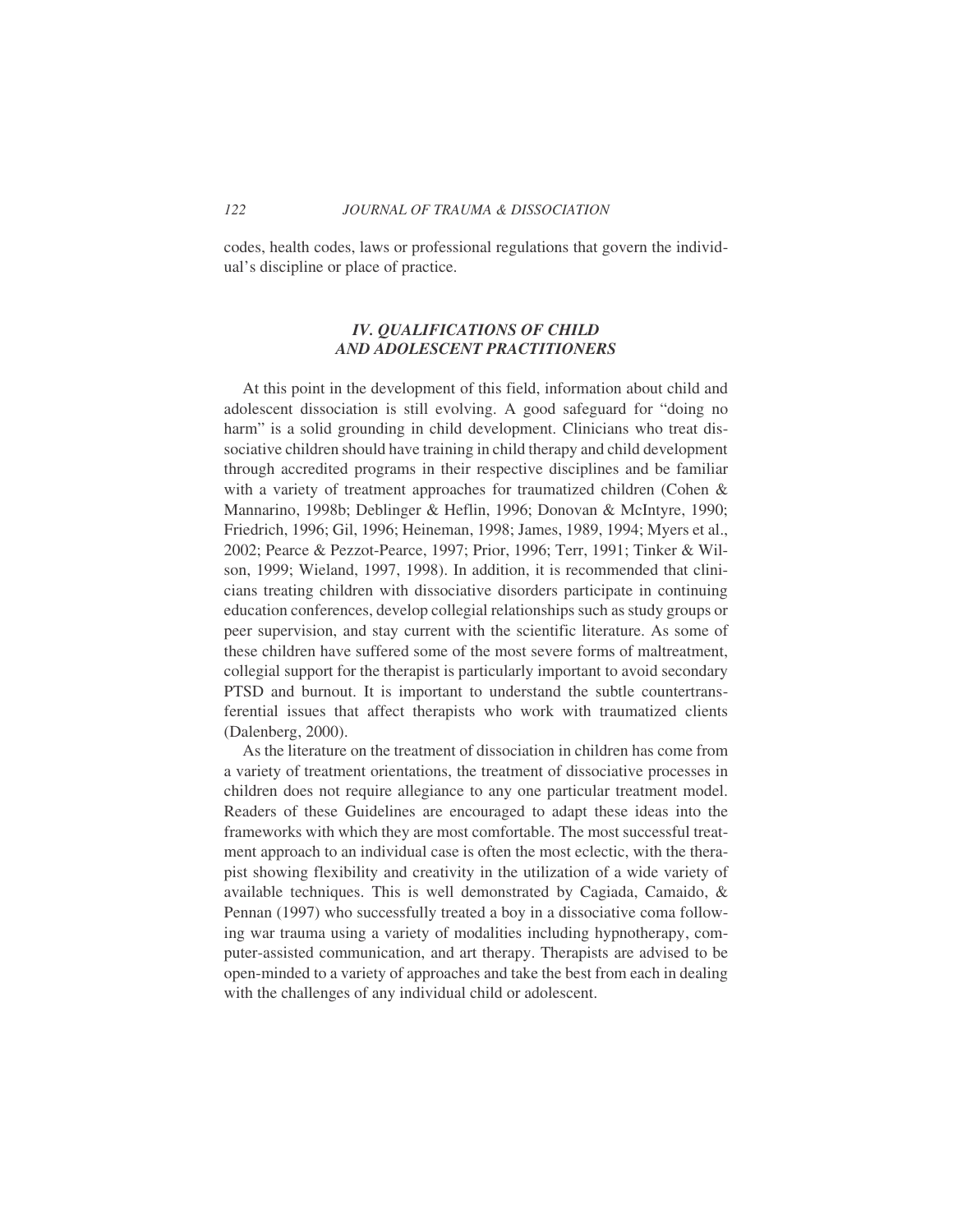## *V. THEORETICAL BASIS*

There is no consensus yet on the exact etiological pathway for the development of dissociative symptomatology, but newer theoretical models stress impaired parent-child attachment patterns (Barach, 1991; Liotti, 1999; Ogawa, Sroufe, Weinfield, Carlson, & Egeland, 1997) and trauma-based disruptions in the development of self-regulation of state transitions (Putnam, 1997; Siegel, 1999). Newer theorizing ties maladaptive attachment patterns directly to dysfunctional brain development that may inhibit integrative connections in the developing child's brain (Schore, 2001; Stien & Kendall, 2003). From the vantage point of treating children and adolescents, a developmental understanding of dissociation makes the most sense. That is, dissociation may be seen as a developmental disruption in the integration of adaptive memory, sense of identity, and the self-regulation of emotion. According to Siegel (1999), integration is broadly defined as "how the mind creates a coherent self-assembly of information and energy flow across time and context" (p. 316). In other words, Siegel sees the development of an integrated self as an ongoing process by which the mind continues to make increasingly organized connections that allow adaptive action.

Children and adolescents may present with a variety of dissociative symptoms that reflect a lack of coherence in the self-assembly of mental functioning:

- 1. Inconsistent consciousness may be reflected in symptoms of fluctuating attention, such as trance states or "black outs."
- 2. Autobiographical forgetfulness and fluctuations in access to knowledge may reflect incoherence in developmental memory processes.
- 3. Fluctuating moods and behavior, including rage episodes and regressions, may reflect difficulties in self-regulation.
- 4. The child's belief in alternate selves or imaginary friends that control the child's behavior may reflect disorganization in the development of a cohesive self.
- 5. Depersonalization and derealization may reflect a subjective sense of dissociation from normal body sensation and perception or from a sense of self.

Dissociative symptoms have been found to correlate with traumatic histories of significant sexual abuse and/or physical abuse (Coons, 1996; Dell & Eisenhower, 1990; Hornstein & Putnam, 1992; Macfie, Cicchetti, & Toth, 2001; Trickett, Noll, Reiffman, & Putnam, 2001), as well as war trauma (Cagiada et al., 1997) and natural disasters (Laor et al., 2002). Dissociative symptoms in children have also been associated with parenting styles described as neglectful (Brunner, Parzer, Schuld, & Resch, 2000; Ogawa et al., 1997; Sanders &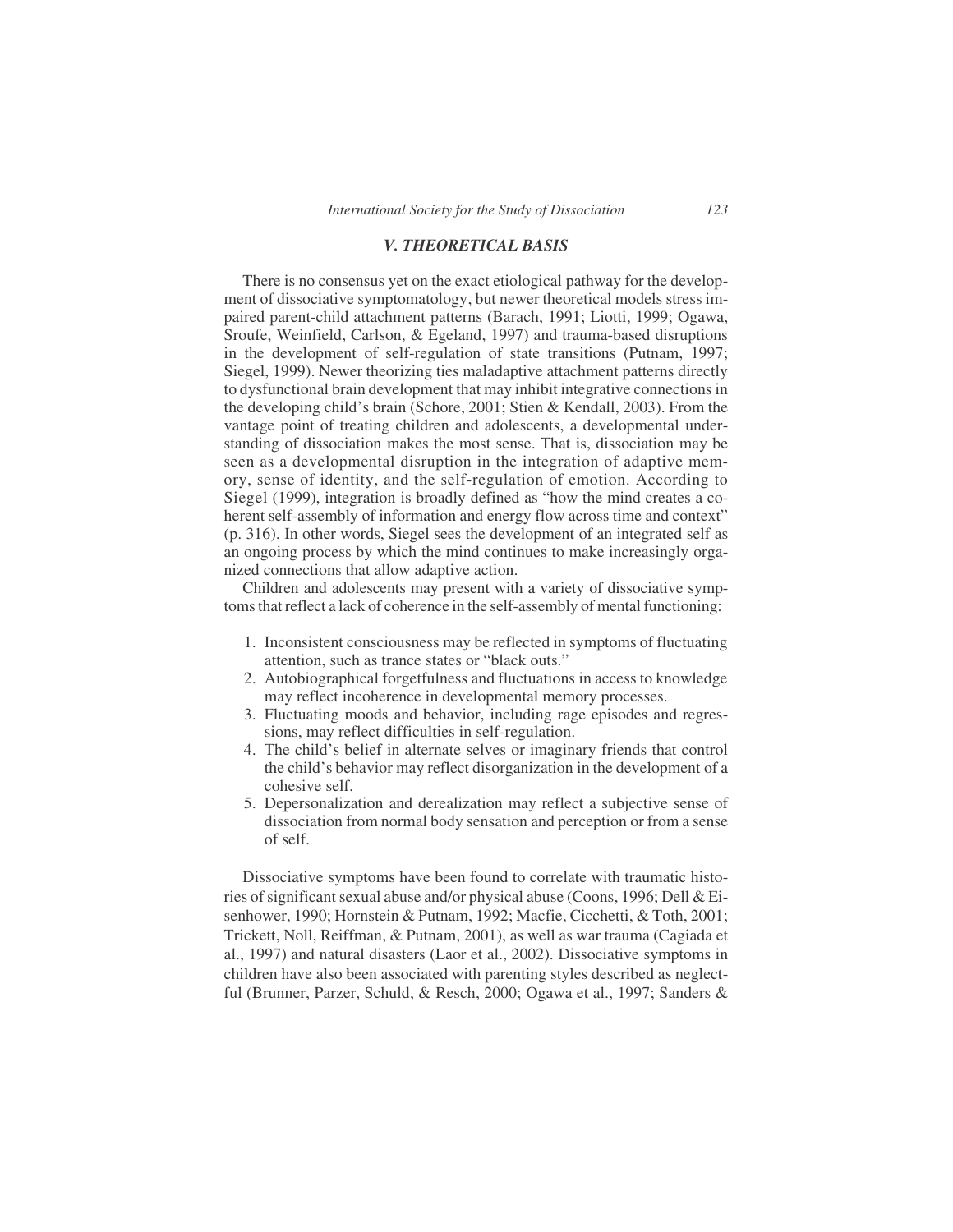Giolas, 1991), rejecting and inconsistent (Mann & Sanders, 1994). However, it must be noted that each child's reaction to life events is a constructive process that is idiosyncratic, and what might overwhelm one child may not overwhelm another. While not all trauma necessarily results in dissociation, events that have not necessarily been defined as major trauma (e.g., repetitive losses of attachment figures, peer rejection, observation of domestic violence, medical procedures, chronic living instability, emotional abuse) have nevertheless been found in the backgrounds of children displaying dissociative symptoms. There may be individual differences in children's susceptibility to dissociative symptoms that may be related to other traits, such as fantasy-proneness (Rhue, Lynn, & Sandberg, 1995) or other inherited personality traits (Jang, Paris, Zweig-Frank, & Livesley, 1998). Considerable controversy remains as to the contribution of genetic factors in the development of dissociative symptoms (Grabe, Spitzer, & Freyberger, 1999).

According to Siegel (1999), "interpersonal processes can facilitate integration by altering the restrictive ways in which the mind may have come to organize itself" (p. 336). Therapeutic intervention, therefore, can aim to provide those new interpersonal relationships that foster the integration and coherence of self, and improve adaptation.

## *VI. ASSESSMENT*

In assessing the severity of dissociation, it is important to determine how disruptions of identity, consciousness or memory impede the achievement of normal developmental tasks. In the best-case scenario, a child's self-disclosure about fragmented identity or discontinuous experience may allow a sensitive therapist to help the child acknowledge previously disowned affect and experiences, minimize self-destructive and disruptive behavior, increase personal responsibility, and eventually achieve developmentally normal integration. Those assessing children and adolescents should keep this therapeutic goal in mind.

## *A. General Framework*

Diagnosis may include the following components (\* these are essential):

- 1. Screening tests
- 2. Clinical interviews \*
- 3. Structured clinical interviews
- 4. Psychological testing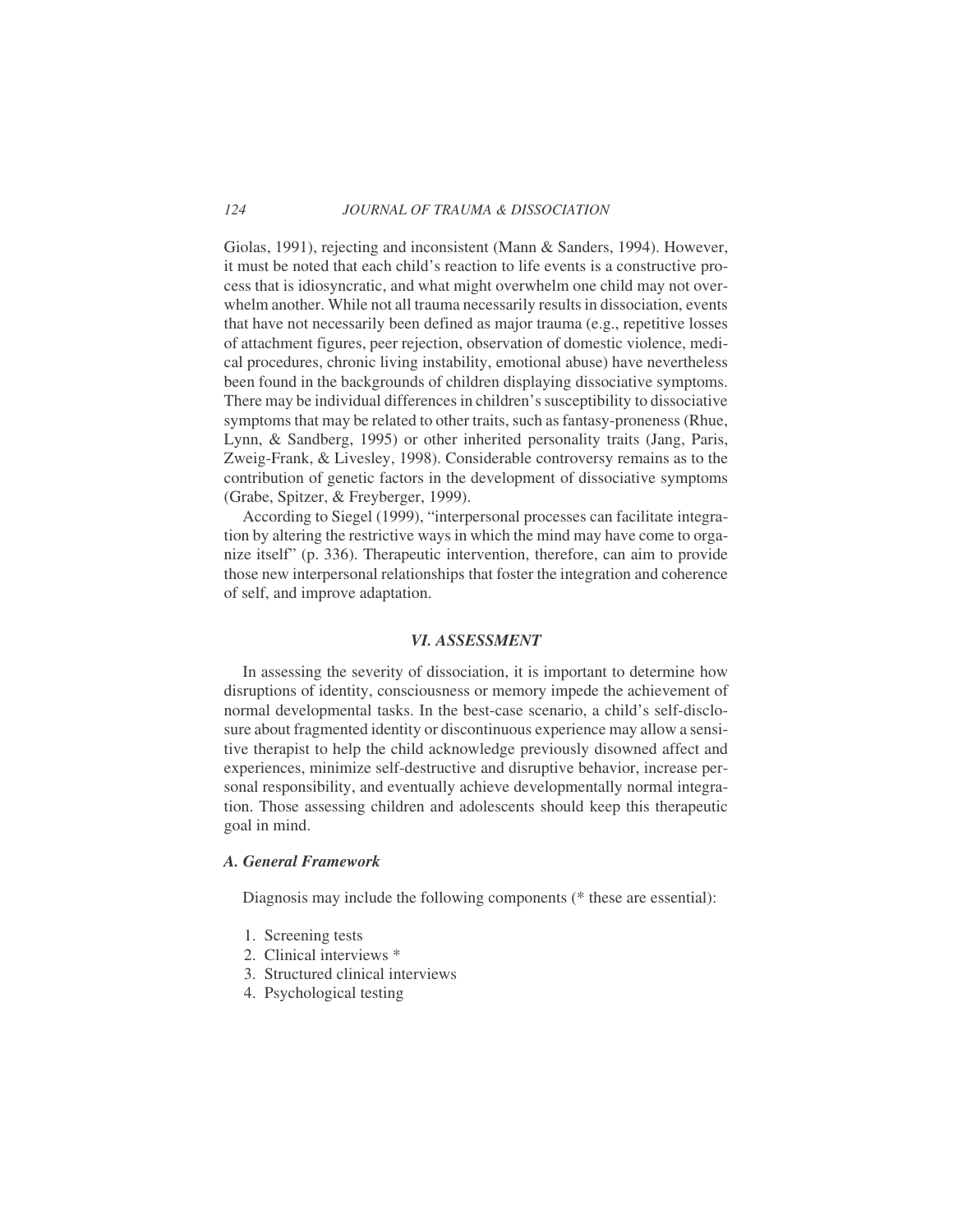- 5. Comorbid conditions \*
- 6. Medical evaluation \*
- 7. Pharmacological and hypnotic interventions
- 8. Ongoing assessment during treatment.
- 1. Screening tests

These are useful, though neither essential nor diagnostic, and may alert the clinician to more depth interviewing of child and caregivers regarding dissociative symptoms and experiences:

- a. Self-report questionnaires for the child include the Adolescent Dissociative Experiences Scale (A-DES; Armstrong, Putnam, Carlson, Libero, & Smith, 1997; Farrington, Waller, Smerden, & Faupel, 2001; Smith & Carlson, 1996), the Children's Perceptual Alteration Scale (CPAS; Evers-Szostak & Sanders, 1992), and the Dissociative Questionnaire (DisQ; Vanderlinden, Van Dyck, Vandereycken, Vertommen, & Verkes, 1993). One self-report questionnaire that may prove to be diagnostic is the adolescent version of the Multi-Dimensional Inventory of Dissociation (MID; Dell, 2002; Ruths, Silberg, Dell, & Jenkins, 2002).
- b. Caregivers may screen for dissociative behaviors with the Child Dissociative Checklist (Putnam, Helmers, & Trickett, 1993), which has excellent validity and reliability (Putnam & Peterson, 1994).
- 2. Clinical interviews

A complete history, from reliable informants as well as from the child, is the basic starting point for assessment. In interviews of the child, the family, and of other third parties, pay attention to the following:

- a. Imaginary friends and other transitional objects, auditory and visual hallucinations, perplexing forgetfulness, intrusive thoughts and feelings, numbing, anxiety, nightmares, self-injury, flashbacks, somatic concerns, sexual concerns, depersonalization and derealization, and identity alteration and confusion (see Symptom Assessment below). Fairly structured interviews have been described (Hornstein, 1998; Lewis, 1996), as have cautions in interviewing (Silberg, 1998c).
- b. The family environment: physical and emotional safety; dysfunctional family patterns; history of psychiatric illness of all family members; family secrets that may impact on the child; sources of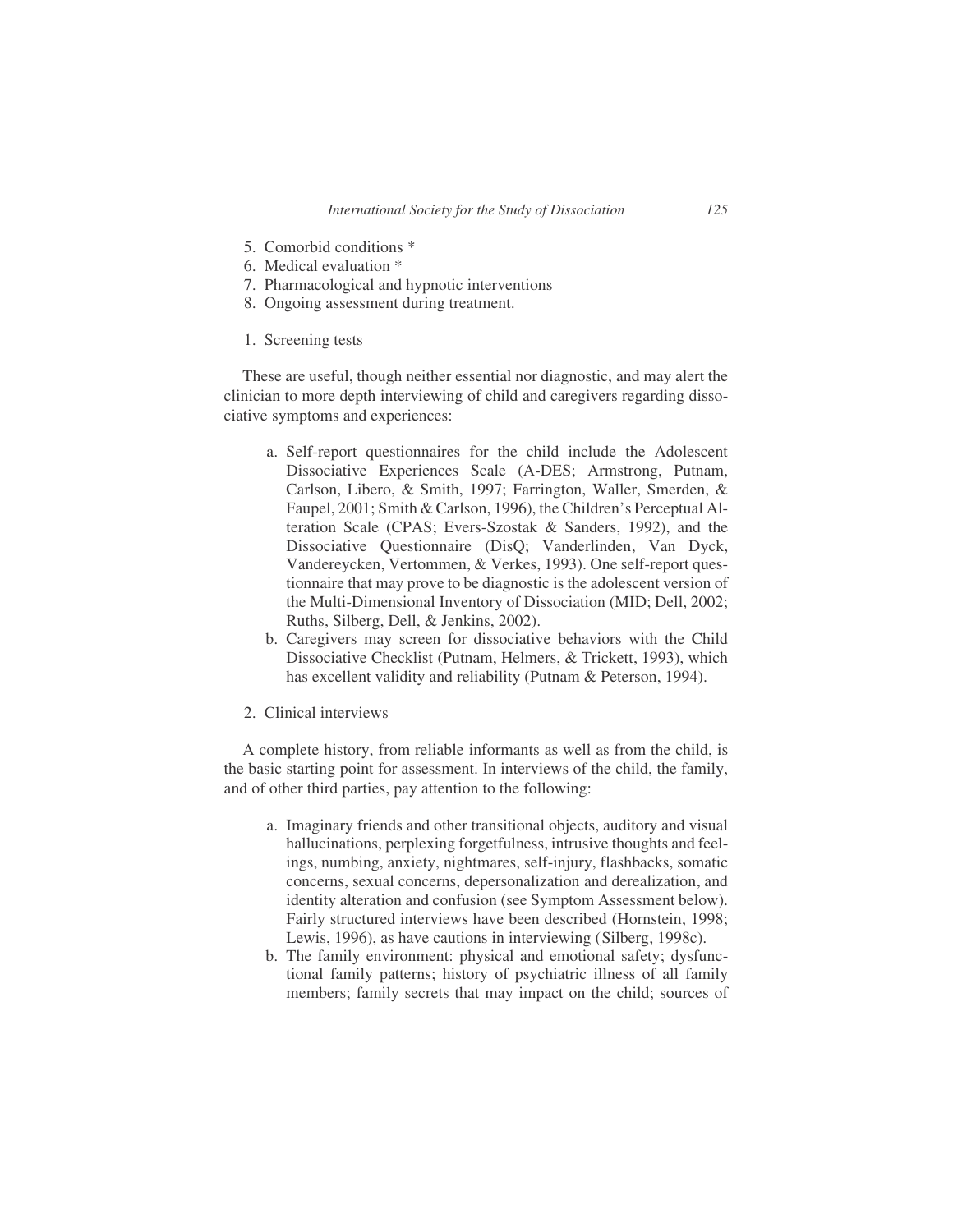support outside the immediate family; practices or beliefs which are unusual for the family's culture and ethnicity.

- c. Areas of specific relevance to dissociation: the child's familiarity with material about dissociation from books, movies or family conversations; the family's investment or interest in, or understanding of, dissociation; multi-generational history of dissociation (Braun, 1985; Coons, 1985; Yeager & Lewis, 1996).
- c. The child's functioning in other settings, e.g., school, with peers.
- d. Balancing predisposing, precipitating and perpetuating factors. The latter includes current life circumstances that maintain the disruptive symptoms, even if the dissociative patterns were established at an earlier age. Perpetuating factors are important for appropriate treatment planning, as families may try to focus exclusively on the child's past history and resist looking at their own current dysfunction.
- 3. Structured clinical interviews

No diagnostic interview schedules have been validated for children and adolescents. However, the Structured Clinical Interview for DSM-IV Dissociative Disorders (SCID-D; Steinberg, 1994) has been used for adolescents who can maintain adequate attention and have an average or higher level of cognitive functioning (Carrion & Steiner, 2000; Steinberg & Steinberg, 1995).

4. Formal psychological testing

This is not diagnostic, but may be corroborative. Behavioral signs and response features typical of dissociative patients include forgetting, traumatic imagery, and evidence of a passive problem solving style (Silberg, 1998b).

#### 5. Comorbidity assessment

Comorbidity is common with dissociative disorders. Current practice guidelines (American Academy of Child and Adolescent Psychiatry, 1998) may be helpful in screening for: Obsessive-Compulsive Disorder (OCD), eating disorders, PTSD, reactive attachment disorder (RAD), Attention Deficit Hyperactivity Disorder (ADHD), affective disorders, substance abuse disorders, and specific developmental disorders (Hornstein, 1998; Peterson, 1998).

6. Medical evaluation

The evaluator must rule out general medical disorders that may mimic dissociative symptoms. These include seizure disorders, other neurological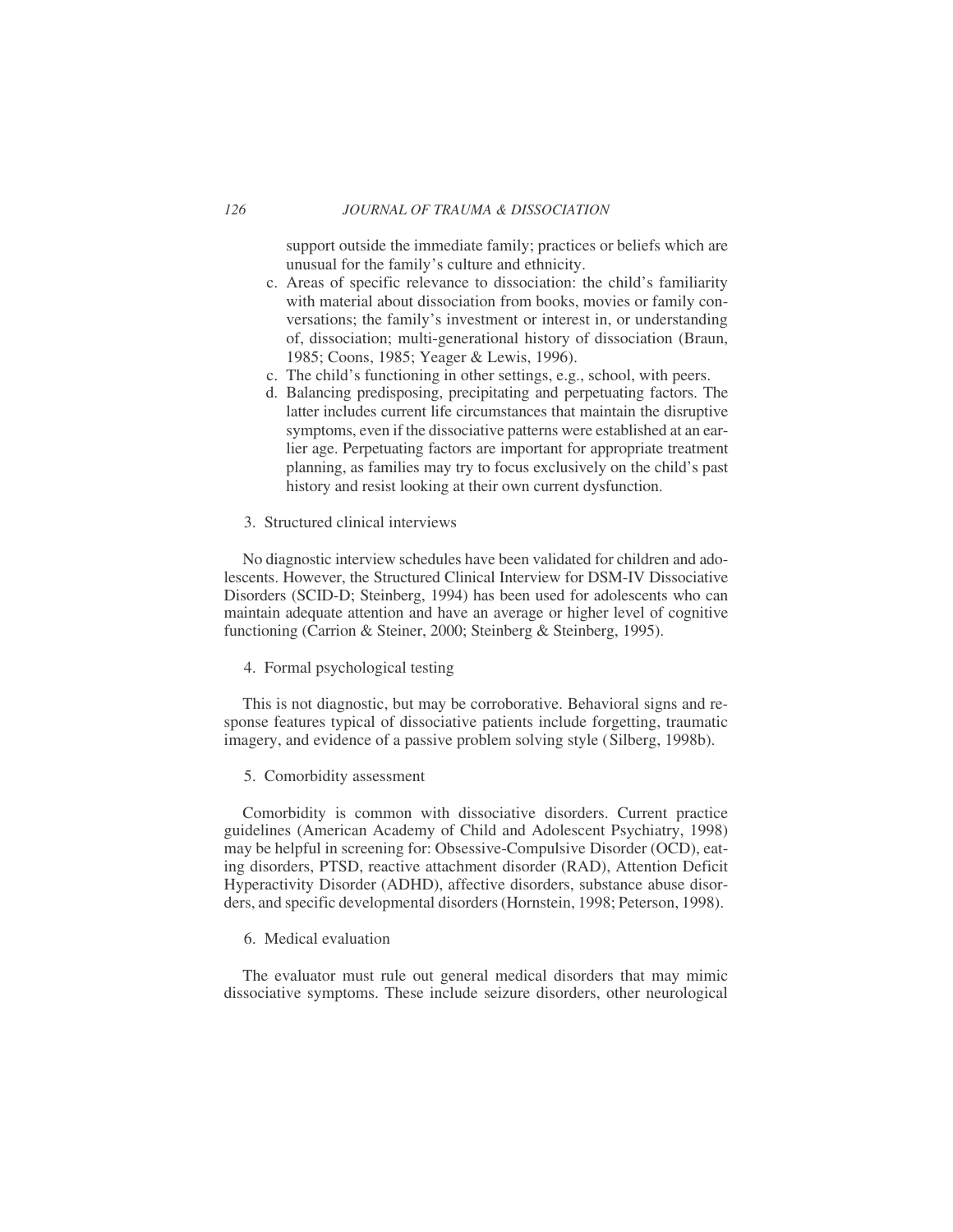conditions, allergy, exposure to toxins, or legal or illegal drug effects (Graham, 1998; Lewis, 1996).

- 7. Pharmacological and hypnotic diagnostic probes
	- a. Sodium amobarbital or other pharmacological interventions are not recommended in the assessment of children and adolescents.
	- b. There is mild support for the use of hypnosis as a diagnostic tool for assessing children and adolescents for DID or DDNOS (Benjamin & Benjamin, 1993; Kluft, 1985; Williams & Velazquez, 1996). However, there are legal complications in the United States of America which may also apply in other jurisdictions: the legal guardian must give explicit permission; risks must be explained, including legal risks regarding the possible inadmissibility of testimony in future court proceedings. For these reasons, hypnosis is recommended only as an urgent assessment/intervention strategy for reaching severely unresponsive children where other methods have been ineffective.
- 8. Ongoing assessment during treatment
	- a. The best assessment is that which takes place in the context of ongoing therapeutic work, where the child's receptivity to intervention can be continually assessed, and where multiple inputs from teachers, parents, and other observers of the child can be obtained in an ongoing way.
	- b. Assessment should be guided by pragmatic concerns about how to best interrupt disruptive behavior. The treatment team ought to plan frequent assessments of dissociative symptoms in order to gauge progress.
	- c. Diagnosis may become a source of conflict and dissension among members of the treatment team. Sometimes dissension in a team replicates contradictory pulls within the family or child, and sensitivity to this level of analysis may encourage integrative problem solving for the team, the family, and the child.

# *B. Trauma Assessment*

#### 1. Dissociation and trauma

There is a strong correlation between traumatic events and dissociative symptoms. Thus, some children will present for evaluation with both dissociative symptoms and a documented legal and social service history of trauma. But others will present with just the symptoms or the history, but not both; still others will present with neither symptoms nor history.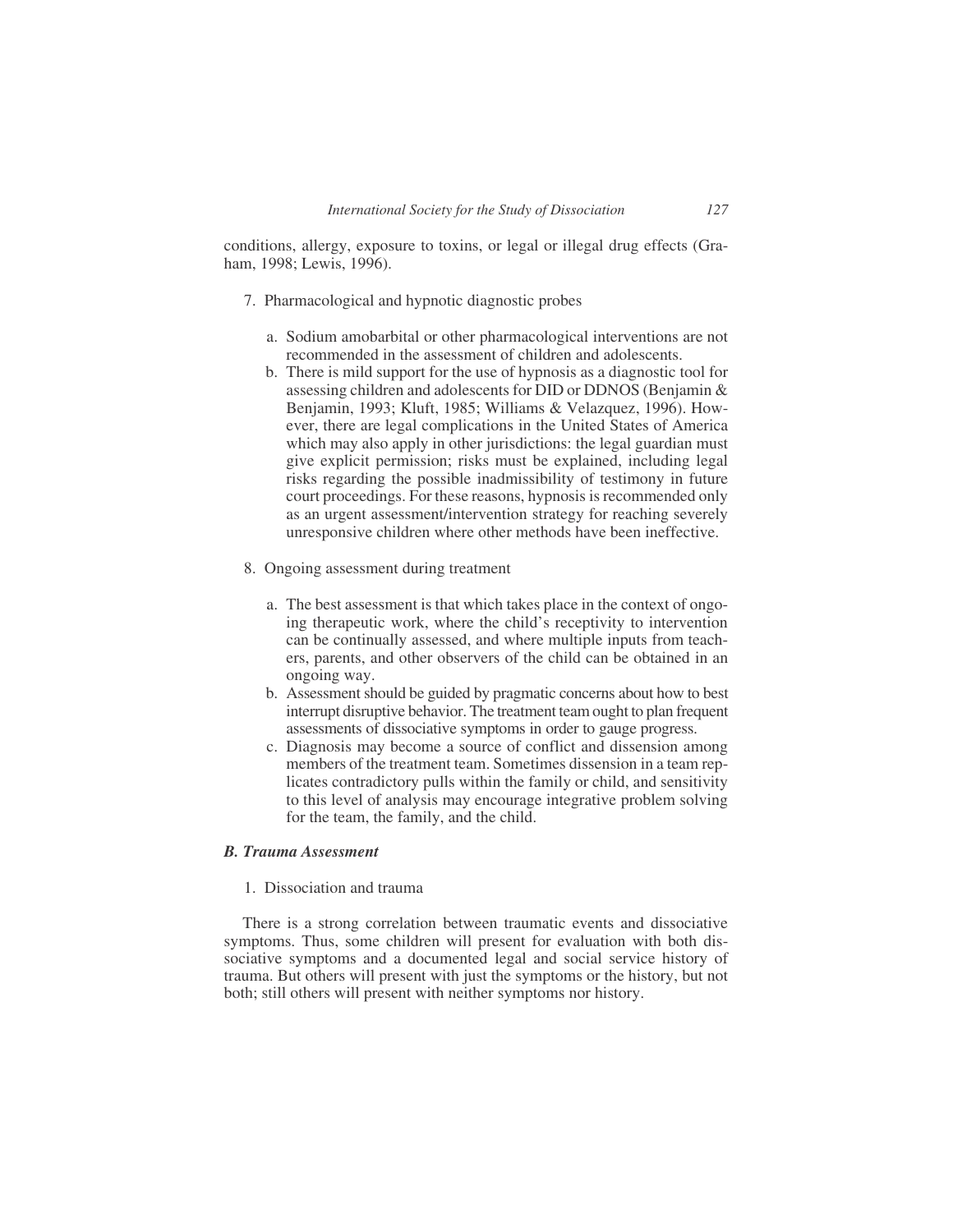- a. When there is a clearly documented trauma history, the child will not necessarily have dissociative symptoms, though such a history ought to prompt a closer examination for dissociation. The child may manifest instead the conditions commonly comorbid with dissociation (see above), without dissociative symptoms *per se*.
- b. When there are dissociative symptoms, but no documented trauma history, e.g., no disclosures by the child, the family, or other witnesses to abusive acts, the presence of dissociative symptoms or disorders are not in themselves sufficient evidence of prior trauma, such as sexual abuse or other specific trauma.
- c. The trauma history may be masked by the child's amnesia, the family's denial, or the lack of records. Later disclosure by the child, the family or other witnesses to abusive acts may occur over the course of an extended assessment period.
- 2. Keeping the aforementioned in mind, the clinician ought to conduct a thorough assessment of traumatic events in the child's history. This would include:
	- a. Physical abuse, sexual abuse, emotional abuse, painful peer rejections, witnessing violence, and involvement in organized criminal activities such as child pornography or sex rings (Bidrose & Goodman, 2000).
	- b. Neglect, inadequate attachment.
	- c. Loss such as death of a parent, loss of a parent through separation, other losses or experiences with death, illnesses of the child or other family members.
- 3. Cautions in assessment
	- a. Keep in mind multiple hypotheses about the reasons for reports of seemingly bizarre and improbable traumatic events, including that they may be true (Everson, 1997). Beware of inaccuracy, distortion, manipulation, deceit, or confabulation, which may affect the child or family's report of trauma. Continue to assess and reassess as new information becomes available.
	- b. Avoid suggestive questioning in evaluating children's responses in interview (Coulborn-Faller & Everson, 1998; Fivush & Schwarzmueller, 1995; Goodman & Bottoms, 1993; Peterson & Biggs, 1997).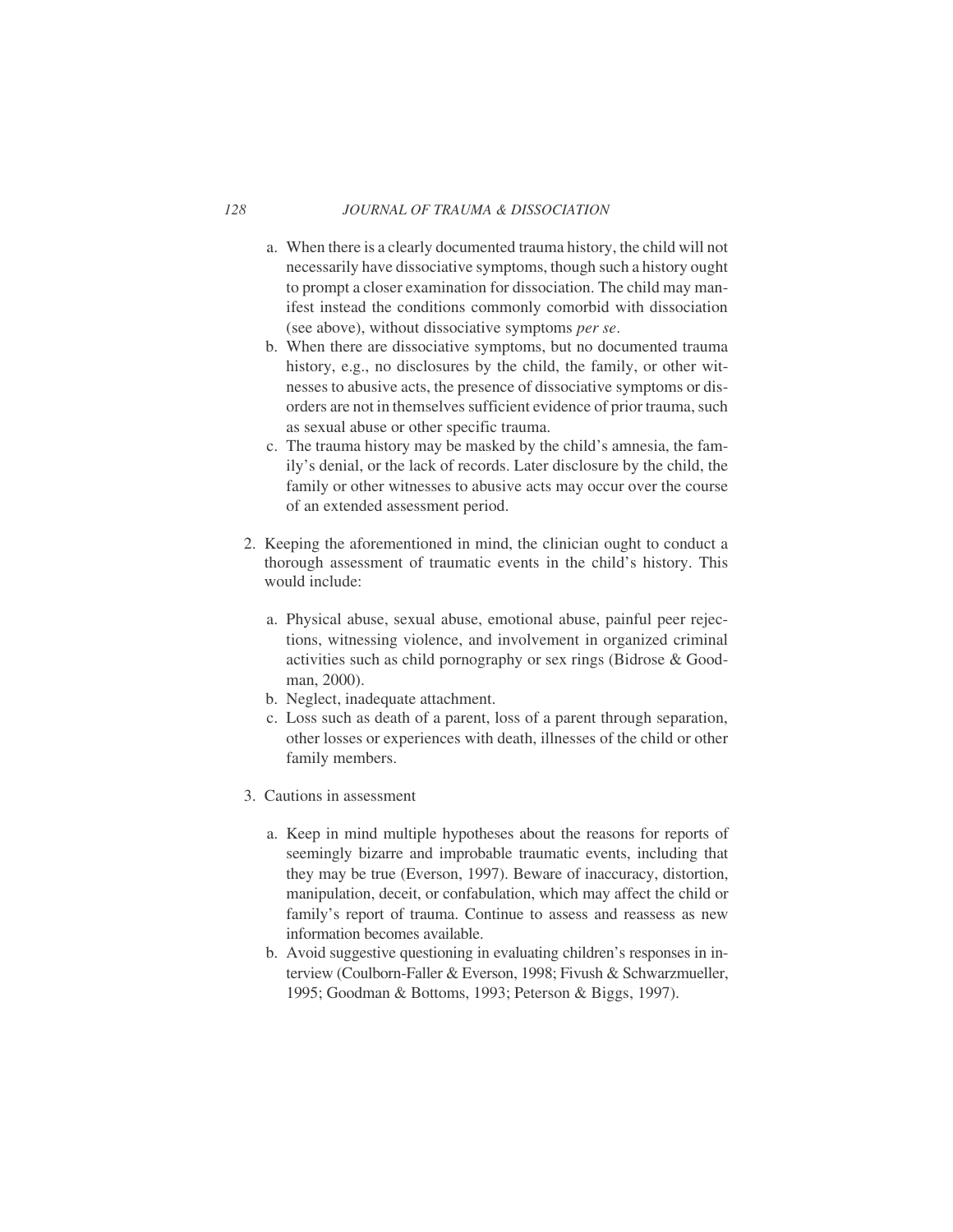- c. Follow professional guidelines (American Professional Society on the Abuse of Children, 1997; American Psychological Association, 1998).
- 4. Trauma and amnesia
	- a. Some autobiographical amnesia is a normal developmental phenomenon (Siegel, 1996).
	- b. While the frequency of traumatic amnesia in children and adolescents is unknown, clinical experience suggests that children and adolescents may have sudden recall of previously unavailable traumatic memories during or outside of therapy sessions. This process has been documented in cases where the traumatic events were corroborated (Corwin & Olafson, 1997; Duggal & Sroufe, 1998).
	- c. Because children's memory is enhanced from practice and rehearsal and is superior for events that are familiar (Ornstein, 1995), sexual abuse experiences may not be as accessible to recall, especially when shrouded in secrecy.
	- d. Memory for traumatic events for children in incestuous families may also be affected by the intense contradictory pulls for attachment and for safety, when the source of abuse is also the source of nurturing (Freyd, 1996). In addition, violent threats from a perpetrator may produce powerful incentives to dismiss certain traumatic events from conscious awareness so that a child can more effectively cope with day-to-day expectations.
	- e. Children may lack verbal memories for traumatic events, but display knowledge of events through sensori-motor modalities or somatic symptoms instead (Burgess, Hartman, & Baker; 1995; Fivush, Pipe, Murachver, & Reese, 1997; Stien & Waters, 1999; Terr, 1991). Evaluators ought to be sensitive to how children's play, art, behavioral re-enactments, and somatic concerns may be reflections of or communicate information about traumatic events.
- 5. In taking a trauma history–just as with the assessment of dissociative symptoms–attention to past stressors ought to be balanced by attention to current stressors (perpetuating factors), as these may promote continued dissociative adaptation.

## *C. Symptom Assessment*

In assessing the severity of dissociative symptoms, take into consideration how severely the symptom disrupts normal developmental experiences like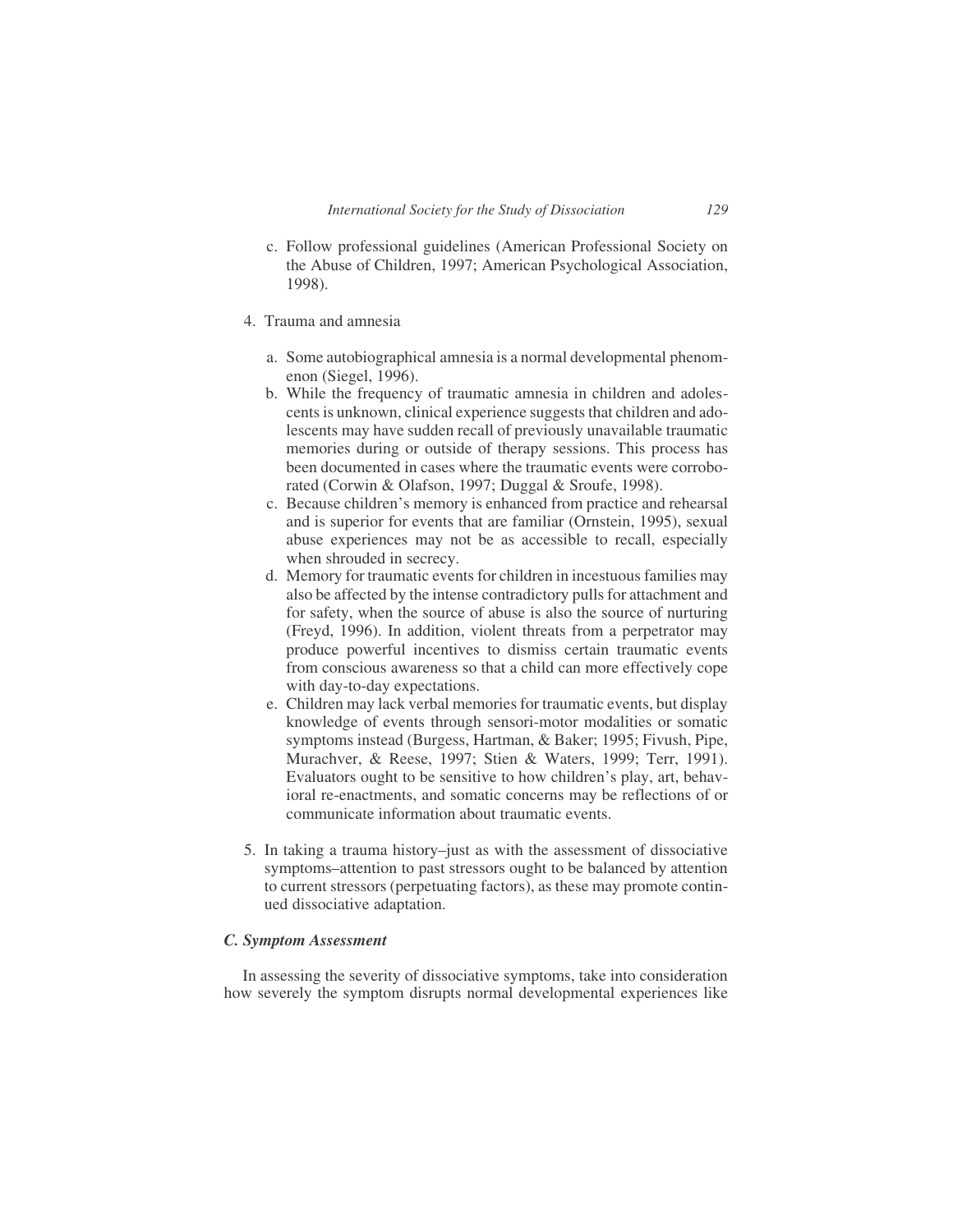playing with friends, or attending school, and how far the child's behaviors and experiences deviate from what is characteristic of normal developmental phenomena.

#### 1. Trance states

Trance states or "black outs" may span the range from momentary absences of attention (normal in children and adolescents), to longer periods of non-responsiveness, to excessive sleeping or fainting, to states described as coma (Cagiada et al., 1997). Determine what elicits these absences in attention, how long they last, what seems to interrupt them, what consequences these disruptions have for the child, and what the child experiences during these states.

## 2. Amnesia and transient forgetting

True amnesia about one's own recent behavior is quite rare, and diagnostic of a more severe dissociative process. More common is amnesia for past traumatic events. More common still is transient forgetting which quickly disappears after the child is working with an empathic therapist; e.g., parents may report the child has no memory for an event; children may use the expression "I forget" as a distraction, out of guilt or shame, or because of lack of rapport with the interviewer.

Asking children about whether they forget good things (good grades, birthday parties), as well as misbehavior or angry episodes (Hornstein, 1998) may help discriminate between amnesia and unwillingness to report.

Other useful techniques for assessing memory problems are the following:

- Gently inquire with the parent out of the room.
- Help the child express feelings associated with the forgotten behavior.
- Role-play the forgotten behavior.
- Provide abundant contextual clues.
- Decrease the child's sense of shame.

## 3. Imaginary playmates

Take special care to differentiate normal imaginary playmates and fantasy material from pathological dissociative symptoms. Dissociative pathology is suggested when the involvement in fantasy interferes with normal activity, when the children feel their behavior is outside of their control, when they experience the imaginary playmates as real, and when the they perceive imaginary figures in conflict with each other (Silberg, 1998c; Trujillo, Lewis, Yeager, & Gidlow, 1996).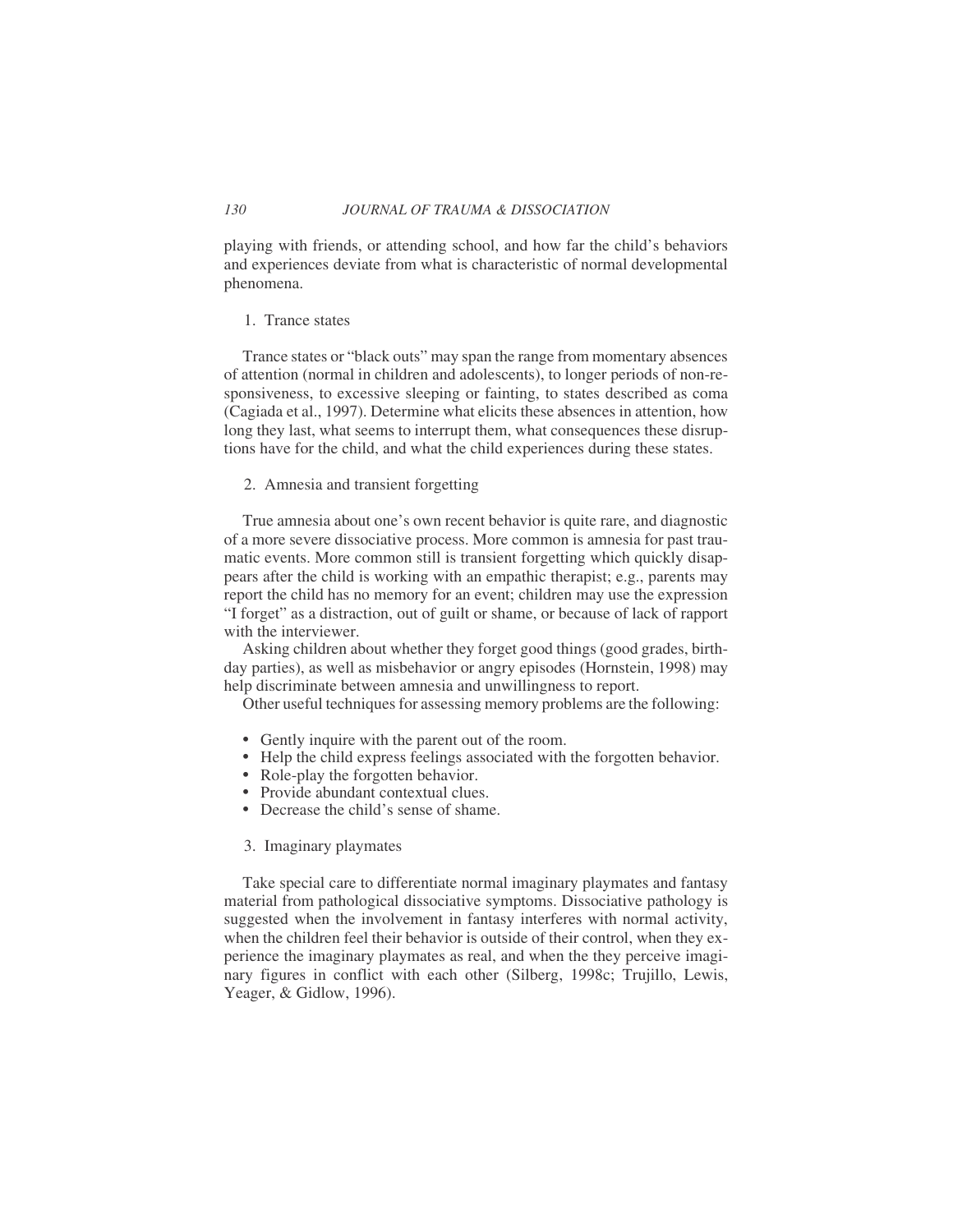#### 4. Identity alteration and changes of state

Some children may feel the presence of internal others, alters, ego states, self-states, personalities, etc. (for the purpose of these Guidelines, all these terms are synonymous). Don't be too suggestive in questioning as this may encourage the child to feign behavior to please the evaluator; use child-familiar language. Instead of encouraging the child or adolescent to switch to alternate identities, or "self-states" (Peterson, 1996), encourage the child to make the internal connections that promote awareness of other states, affects, or identity shifts. If a child is observed to shift behavior or affect spontaneously during the evaluation without direction from you, try to determine which stimuli elicited the shifts in state and to understand the functions of the state switches for the child (i.e., avoidance, encouraging caregiving behavior, expression of rage). Then evaluate the child's memory for the state change, and help the child make connections between feelings and behaviors and explore alternative coping strategies. That being said, some therapists argue that refractory cases of severe dissociation in adolescents may require more directive assessment and interventions (Kluft, 2000).

5. Children normally go through changes in affect and behavior during the course of an interview. Be careful not to over-pathologize normal state shifts. Inquire about the subjective sense of discontinuity and about any stimuli that preceded a change in state, mood, ability or perceived identity. Frequently, the stimulus may be a feeling associated with a traumatic event or associated thought which children find too frightening or embarrassing to acknowledge. Children with dissociative symptoms often have very colorful ways of describing these phenomena that make it clear that they experience these changes as dramatic, uncontrollable, and puzzling. Even during the assessment, try to connect these initially puzzling changes with the child's own perceptions, feelings, goals, intentions, and communicative meanings, even if these are not at first obvious. Making these connections will give you a better idea of the child's receptivity to therapy and the severity of the dissociation. Sudden regression, rageful behavior, apparent loss of consciousness, or suddenly talking about oneself in the third person or with a new name are shifts that suggest difficulty in the integration of affect, consciousness, and identity and are consistent with DID. Assess the family's and others' reactions to these shifts for a context for understanding some of the ongoing shaping influences that may promote dissociation.

# 6. Depersonalization, derealization, substance abuse

Some feelings of transient depersonalization are common in adolescents. Distinguish this from depersonalization and derealization complicated by substance abuse, which may contribute to it (Carrion & Steiner, 2000).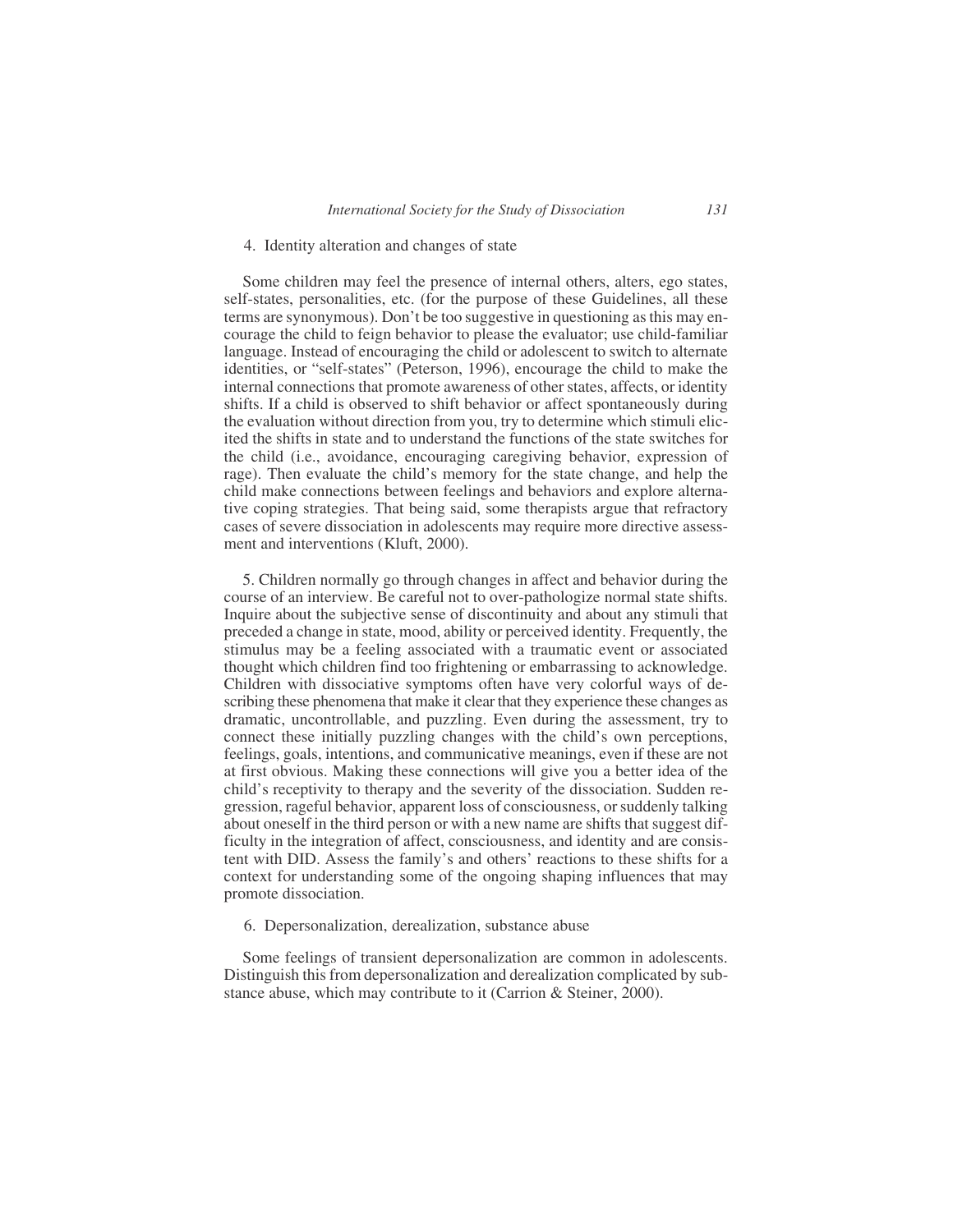#### 7. Somatic symptoms

Inquire about somatic symptoms (e.g., headache, stomach aches, other undiagnosed pain) as well as somatoform dissociation, which includes symptoms of loss of physical sensations, unusual pain tolerance or pain sensitivity, and other sensori-perceptual anomalies (Nijenhuis, Spinhoven, Van Dyck, Van der Hart, & Vanderlinden, 1996).

#### 8. Post-traumatic symptoms

These include positive symptoms, such as nightmares, night terrors, disturbing hypnagogic hallucinations, intrusive traumatic thoughts and memories, re-experiencing or flashbacks, and traumatic re-enactments; as well as negative symptoms, such as numbing and avoidance.

Standardized screening instruments such as the Trauma Symptom Checklist for Children (TSCC; Briere, 1996), The Trauma Symptom Checklist for Young Children (Briere et al., 2001) or the Children's PTSD Inventory (Saigh et al., 2000) may also assist with this evaluation (see also Nader, 1997).

9. Sexually reactive or sexual offending behaviors may occur in traumatized children and may co-occur with dissociative symptomatology. Distinguish between normal sexual behaviors, sexually reactive, and sexually molesting behaviors in children and adolescents and evaluate the role dissociation plays in the maintenance of these (Friedrich et al., 2001; Johnson, 2002).

10. Self-injurious behavior is common among dissociative teens, which may include cutting, burning, scratching, or head banging. This behavior may be secret, may serve an affect-regulating function, and may be performed in a dissociative trance state, or used to facilitate or interrupt such a state. Gently inquire about all stages of self-harm (cutting, burning, hitting, etc.), i.e., planning, preparing, doing, and recuperation, as some or all stages may be done in a dissociated state (depersonalized, numbed, trance state, robotic state, dream-like state, etc.). Inquire as to relief experienced by such self-harm, as the infliction of external pain commonly reduces internal pain.

# *VII. TREATMENT*

## *A. Length and Course of Treatment*

1. Most child and adolescent cases of severe dissociation are not as difficult and lengthy as adult cases. An optimistic attitude facilitates recov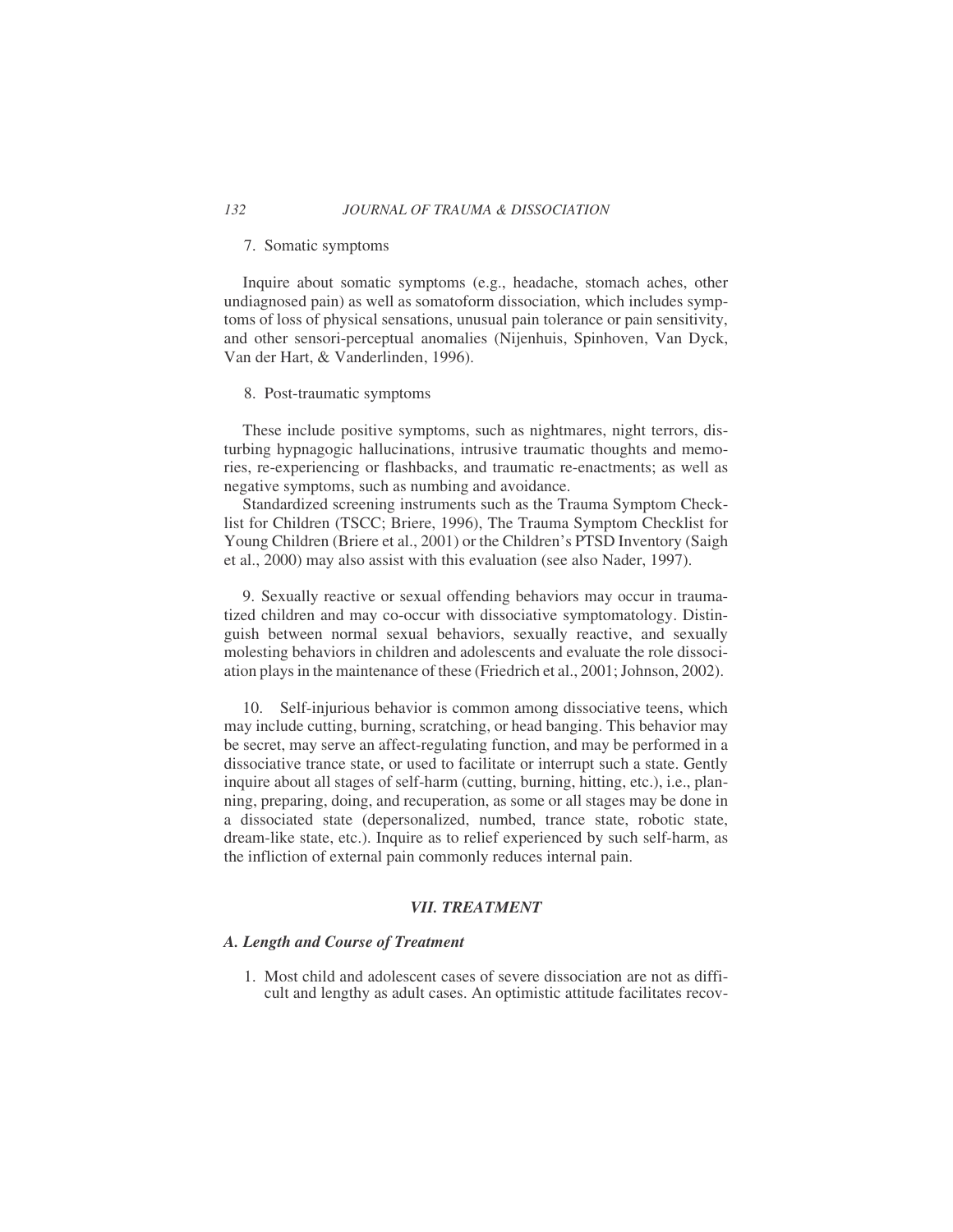ery. Despite the refractory nature of many adolescent cases (Dell & Eisenhower, 1990; Kluft & Schultz, 1993), there are many cases of successful outcome as well (Dell & Eisenhower, 1990; Silberg, 2001a, 2001b, 2001c; Silberg & Waters, 1998). Adolescent therapy in cases of unstable families may have more limited goals of crisis intervention and promotion of stability with intermittent services (Wieland, 1997). With younger children in unstable homes, treatment efforts should work to stabilize placements.

- 2. Length or frequency of treatment cannot be prescribed, but must rely on the severity of the patient and family circumstances and family constraints. It is appropriate to maintain an open-minded and hopeful stance about the possibility of rapid treatment, even for the most severe presentation, as this has occurred in many cases (Kluft, 1984, 1985; Peterson, 1996; Silberg & Waters, 1998). In some cases, treatment can be intermittent as the child's needs change.
- 3. The therapist must assess at the outset the availability of resources and plan for the eventuality of more restrictive services, if needed (Kluft, 1996). However, multi-disciplinary coordination can often prevent the need for more restrictive services.

## *B. Role of the Therapist*

- 1. Therapists must forge an empathic connection with the whole child, including disowned experiences and affects that the child may perceive as being contained in voices, imaginary friends or self-states, so that the child feels fully accepted at all levels of experience. This empathic connection is key for the child to begin to accept his/her disowned experience and affect and to take responsibility for moving on.
- 2. Continuity in the therapist's relating to the child across all changes of state is a key ingredient in the therapy.
- 3. Treatment of children and adolescents with the severity often presented in these cases is often a team effort involving parent, therapist, school, pediatrician, and any significant others involved in the case. Therapists must acquaint themselves with all members of the team and develop a format for regular communication. No child can be fully treated in isolation, and consistency in approaching the child within all settings may help to promote integration and defeat dissociative barriers. Communication within the team should focus foremost on safety and support for the child and development of consistent expectations for the child, as well as on understanding the internal influences that affect the child's ability to contain destructive or disruptive behaviors.
- 4. As with all treatment of children, the therapist must balance confidentiality offered to the child with the legal rights of custodial parents for ac-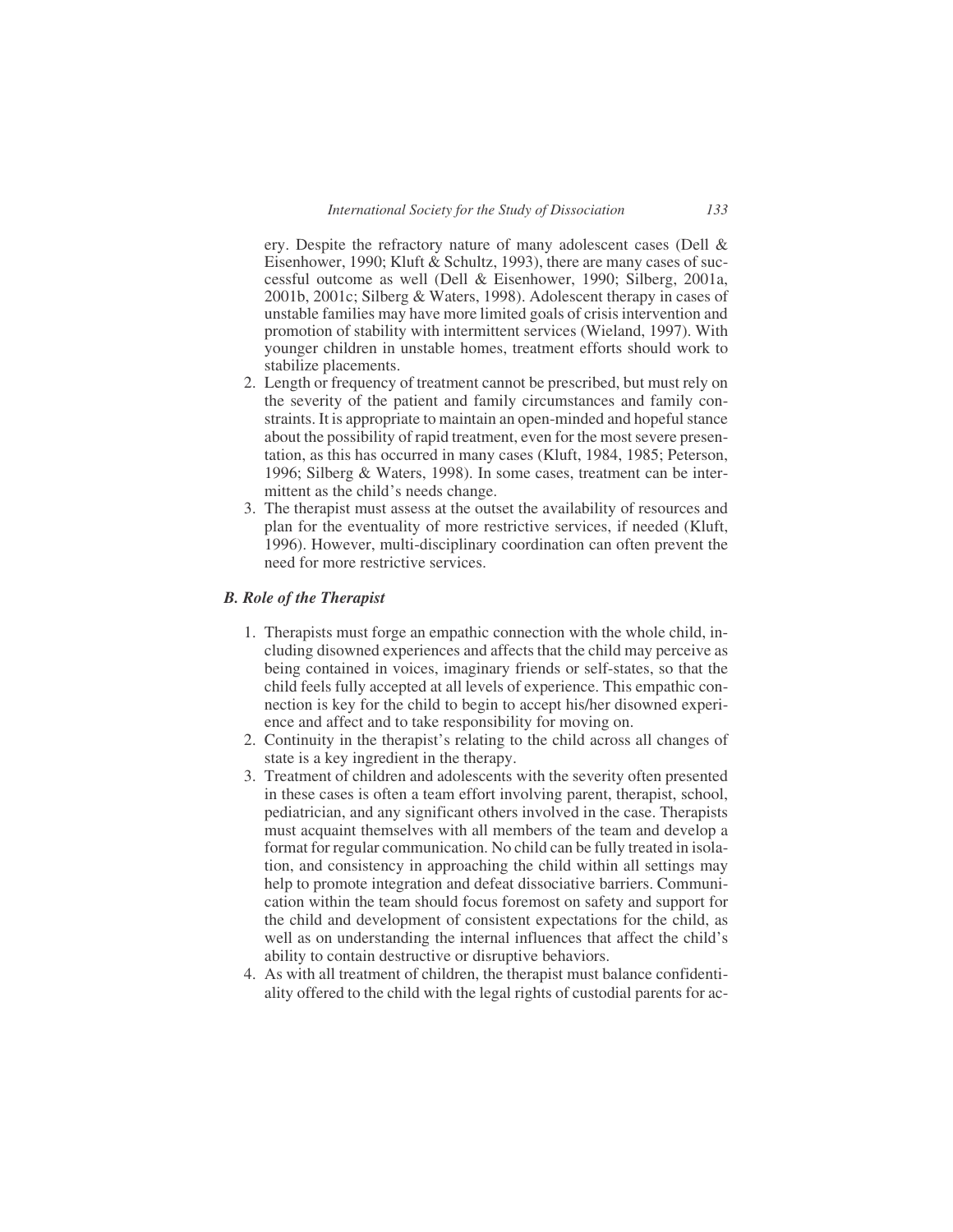cess to records and to information that may have life-threatening implications and must disclose policies regarding this to both child and parent at the outset of therapy.

# *C. Special Cautions in the Treatment of Dissociative Symptomatology*

The following are common pitfalls in working with dissociative children and families:

- 1. Achievement of physical safety is a primary goal that supersedes any other therapeutic work. Reports to local child protection services are required whenever issues of child maltreatment are suspected. Clinicians must follow reporting guidelines within their own regional jurisdictions. In cases where the therapist concludes that current legally-dictated arrangements are not in the child's best interest, it is the therapist's obligation to provide recommendations to the child's current caregiver, advocate, case worker, court-appointed attorney, or guardian *ad litem* regarding the therapist's findings.
- 2. The therapist should recognize his/her role as a potentially powerful reinforcer and shaper of the child's or adolescent's behavior. A stance of gentle, empathic, non-judgmental listening and open inquiry may encourage children to describe in their own language the contrasting influences, imaginary friends or self-states that they perceive as affecting their behavior.
- 3. An important goal of therapy is for the child to learn increasingly adaptive and flexible ways to manage affect and to integrate past, current, and new experiences so that development is not compromised. The child should be encouraged to participate in normalizing activities such as sports, art, or music. If the child appears to be regressing in therapy, the therapist should review the course of treatment, evaluate safety in the environment, evaluate possible stressors (e.g., court testimony, visitations, too much focus on traumatic events), and seek other consultations regarding how to modify the treatment approach so that the child is progressing along a developmental trajectory that is as normalizing as possible.
- 4. Overly special or zealous interventions (e.g., isolating children from peers or school for long periods of time, physical restraint systems) tend to reinforce dissociation rather than curb it, and may support a family's or system's entrenched beliefs about a child's incapacities.
- 5. Families may defensively concentrate on the past and avoid discussion of the current stressors that maintain dissociative adaptations. The therapist should help the family find creative solutions to current problems,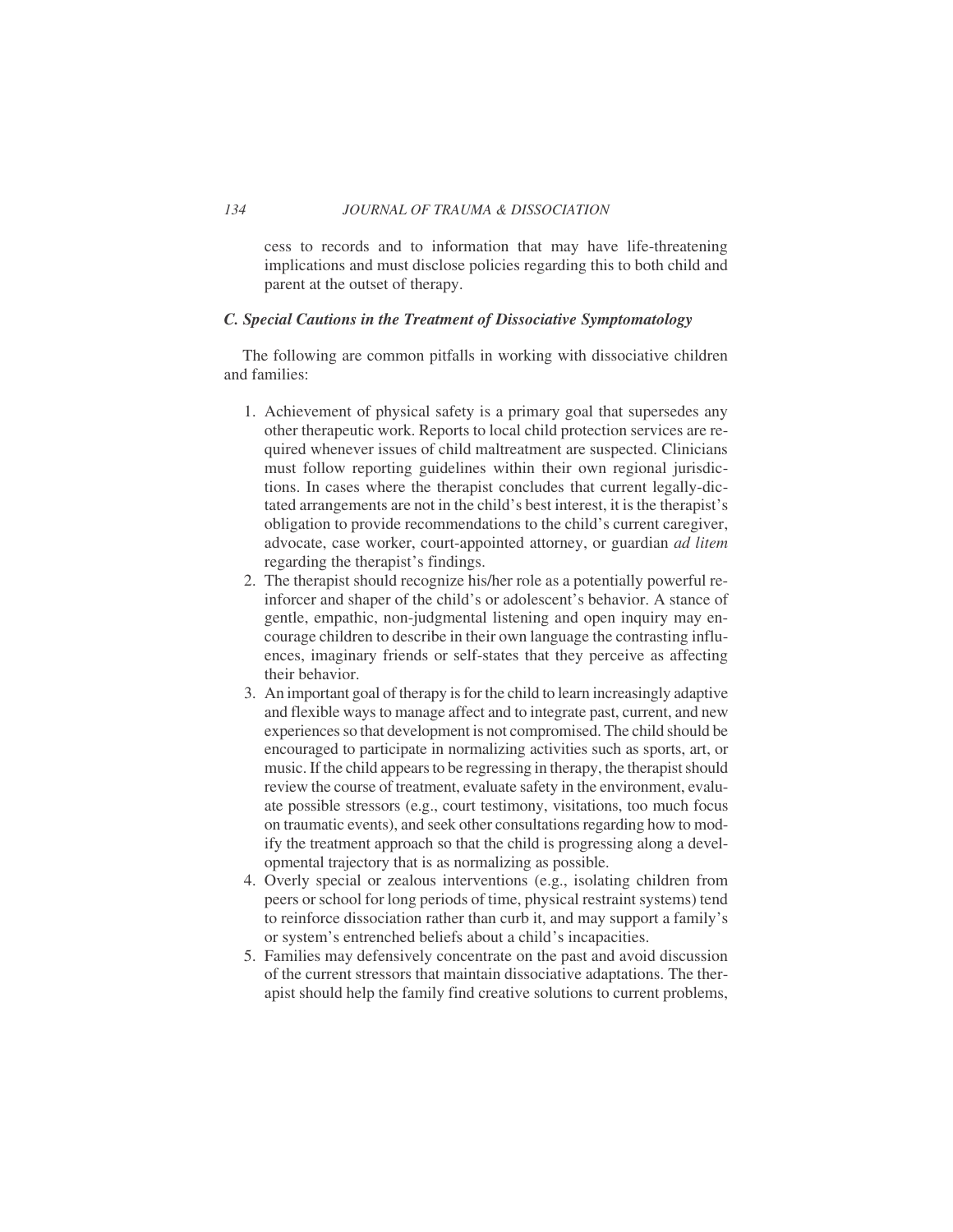while exploring feelings from past events that continue to contribute to current difficulties.

- 6. All treatment should include intervention with the family currently providing care to the child or adolescent. The family needs to be helped to understand the child's fears and underlying anger without accepting these as excuses for irresponsible behavior. This intervention can occur as part of the regular therapy or from a separate family therapist with close coordination. Therapists should stay alert to the need for referral of the parents for treatment when the parents' own mental health issues interfere with the child's treatment.
- 7. The therapist must help the child and the family understand that any self-states or alternate identities are really part of the child and that the whole child is responsible for his/her behavior. The child as one, unified, responsible person must be emphasized. The family needs to be encouraged not to ask for the "good child" or the "good behavior" but to interact with the child as a whole, while assisting the child to accept responsibility for the disowned behavior or affect. The therapist can help the child gain increasing control over the behavior, and the adults must be cautious not to unwittingly increase dissociation through undue emphasis on separateness.

# *D. Therapeutic Goals*

1. Help the child achieve a sense of cohesiveness about his affects, cognitions, and associated behavior

Although the child may perceive his/her emotions and behavior as outside of his/her own control, the therapeutic goal is to increase in the child a sense of awareness of his/her feelings and responsibility for associated behavior. The therapist gently but firmly should help the child to accept responsibility when limits are imposed for behavior that feels outside of his/her control, and parents must continue to impose these limits despite the child's sense of frustration. This frustration is, in part, what stimulates the internal awareness (or co-consciousness) that leads to change. When the child perceives that the behavior is controlled by an imaginary friend or other dissociated aspect of the self, treatment gently highlights the motivations, memories and feelings that the child has had trouble integrating into central awareness and, over time, this promotes a cohesive and integrated sense of self.

2. Enhance motivation for growth and future success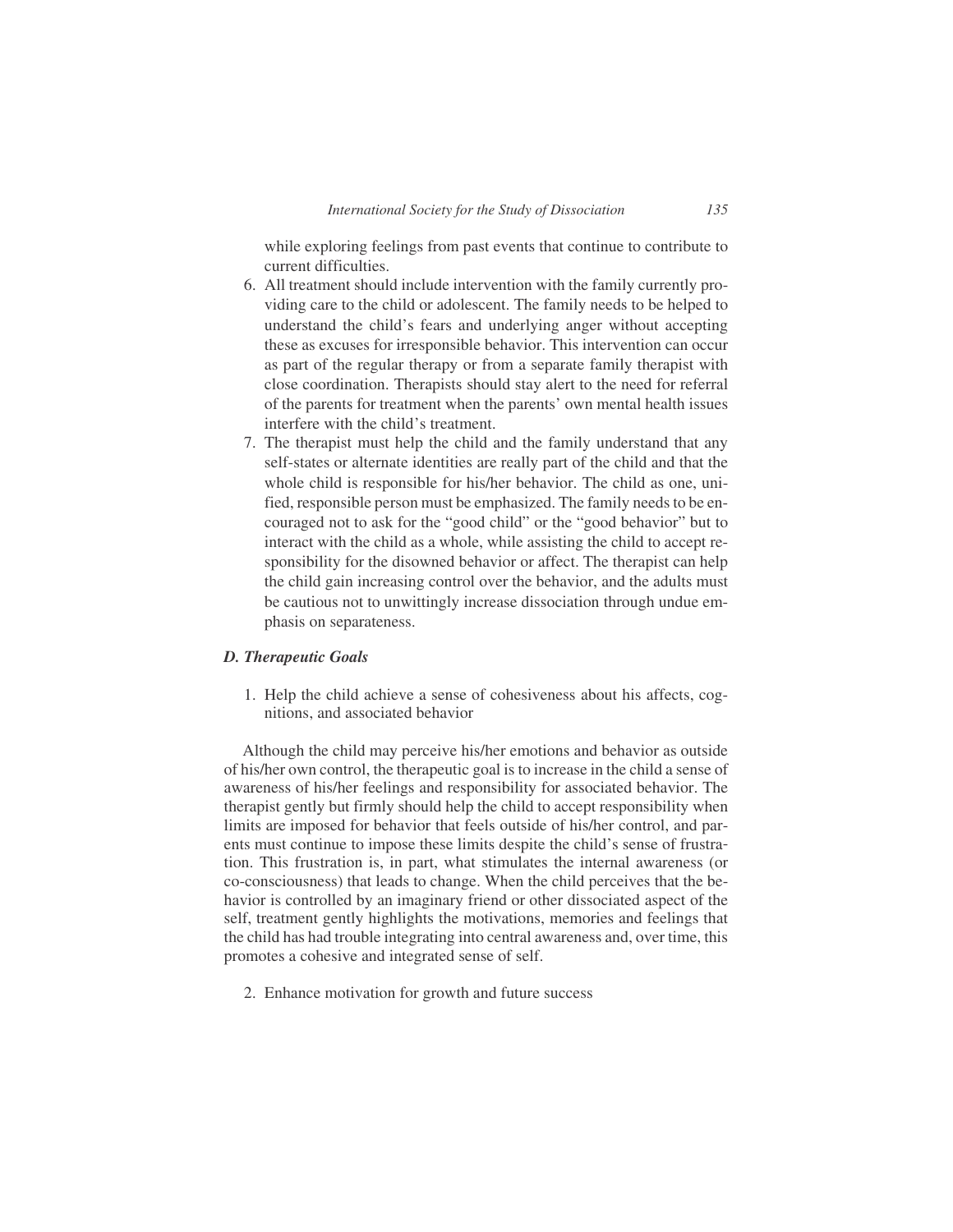- a. Help the child believe in his/her own skills and potential. Enhance motivation for success and future accomplishment. This promotes integration and helps defeat the resistance to change.
- b. Educate about how dissociation prohibits growth and change. This encourages the child to abandon dissociative strategies over time.
- 3. Promote self-acceptance of behavior and self-knowledge about feelings viewed as unacceptable
	- a. Dissociation may protect the child from awareness or experience of his/her own feelings of rage, disappointment, grief, self-doubt, fear, shame, physical pain or sexuality. Enhancing knowledge about these helps promote integration. Education about sexuality (Wieland, 1998) and affect may assist with this process. Education on early implicit memories, and how they can affect one's developmental integration, can also help both children and parents understand the child's experience of dissociation.
	- b. Gestalt techniques involving dramatizing and thus giving voice to a variety of opposing feelings (Shirar, 1996; Waters & Silberg, 1998a, 1998b) may stimulate this process of self-awareness and promote acceptance of dissociated feelings.
	- c. Model the acceptance of all contrasting feelings, and remind the patient of these feelings when they are not immediately accessible. This helps break down dissociative barriers.
- 4. Help the child resolve conflicting feelings, wishes, loyalties, identifications, or contrasting expectations
	- a. The child may perceive these as conflicts between internal voices, imaginary friends, or conflicting identities. The therapist helps the child find ways to express these conflicts directly, examine both sides of the conflict, and problem-solve towards integrative solutions, so that over time there is no longer a need for dissociative escape or a fragmented sense of identity.
	- b. Play therapy in which these various conflicts, contrasting role expectations or dissociated feelings are enacted in play, and brought to conscious awareness by the therapist's comments, can encourage a natural integration and development of cohesive identity in younger children (Albini & Pease, 1989; Laporta, 1992). This may be facilitated by specific play activities, or by imagery and hypnotic techniques (Gil, 1991; Kluft, 1985; McMahon & Fagan, 1993; Shirar, 1996; Waters & Silberg 1998b). With teenagers, some therapists rec-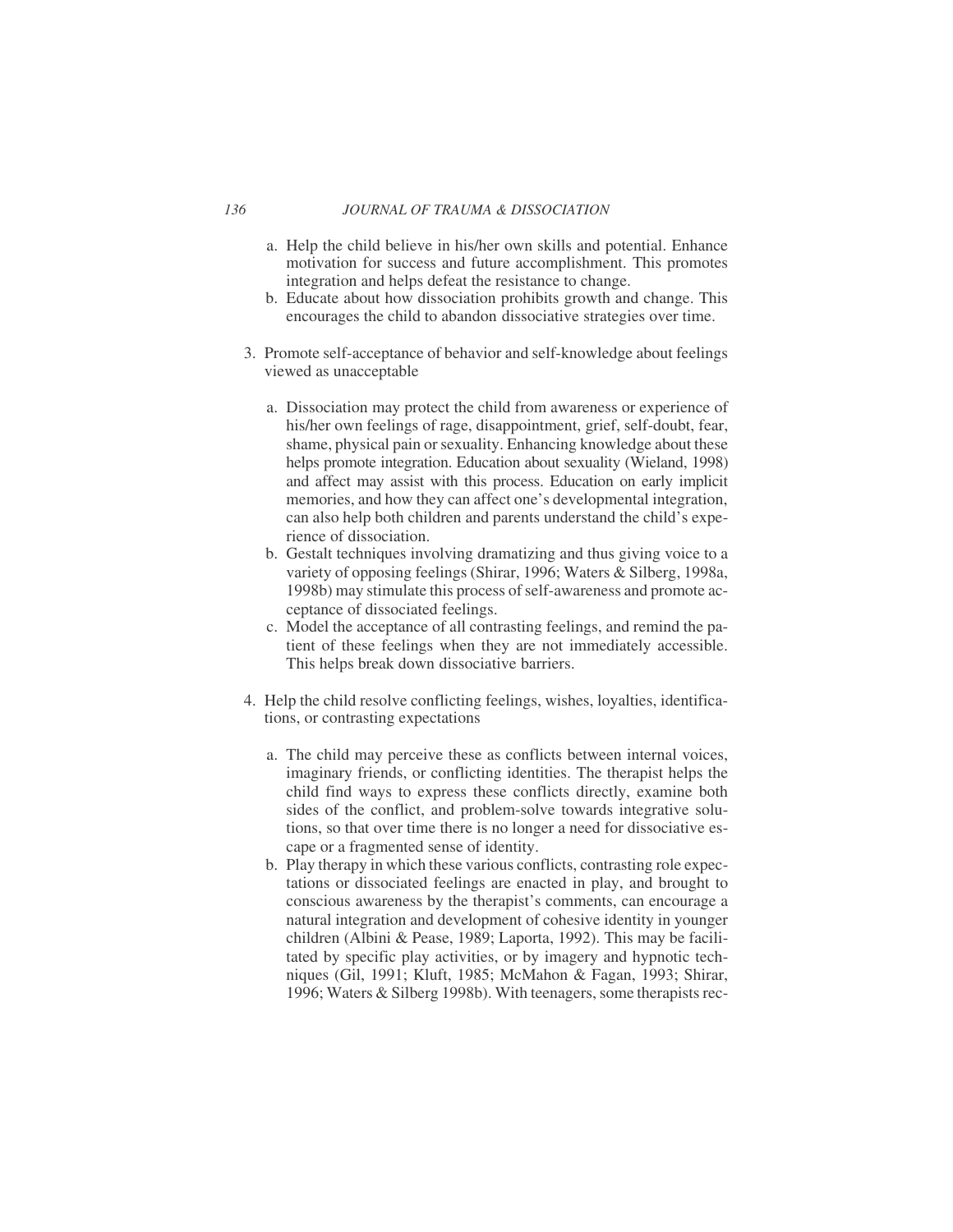ommend having the client write letters to him/herself or dramatize internal dialogues aloud to facilitate resolution of competing wishes or feelings. These exercises promote self-cohesion without reinforcing the separateness of identities. Therapists should take note of situations where these conflicts cannot be resolved without a concomitant change in the environment. For example, children may be caught in custody battles–with widely divergent expectations between parents–that may lead to a fragmented sense of identity. The child alone cannot resolve this unless the environmental pressure is relieved.

- 5. Desensitize traumatic memories, and correct learned attitudes towards life resulting from traumatic events
	- a. Talk to the child about overwhelming experiences and their associated affects and perceptions. This helps to desensitize the child's conditioned fear responses to any frightening memories. The child's access to these memories may be variable as treatment progresses. However, as the child moves towards a more cohesive sense of self, such memories may become more accessible. Be careful to titrate discussions about traumatic content and not overwhelm the child (James, 1989). Eye Movement Desensitization and Reprocessing (EMDR) can assist children in working through experiences for which they have very little or no explicit memory or experiences that they find too difficult to talk about in detail (Greenwald, 1993; Tinker & Wilson, 1999). Ego-strengthening and calming techniques are advisable prior to using EMDR to avoid destabilization. When dealing with traumatic content, techniques that help improve the child's sense of efficacy and mastery are encouraged (Friedrich, 1991; Gil, 1991, 1996; James, 1994). Play therapy with trauma patients tends to involve more active intervention for re-working of traumatic themes than other kinds of play therapy.
	- b. Traumatic re-experiencing may take the form of flashbacks, in which the child or adolescent experiences past events as if they were really happening. Imagery techniques (Wieland, 1998) or formal hypnosis to guide the child towards mastery experiences (Friedrich, 1991; Williams & Velazquez, 1996) may be helpful. Families can set designated times to discuss unpleasant memories so that these do not interfere with daily functioning (Waters, 1998). Some traumatized children engage in flashbacks during parental fights or when asked to do chores, so understanding the complete context in which these flashbacks occur is essential before recommending interventions.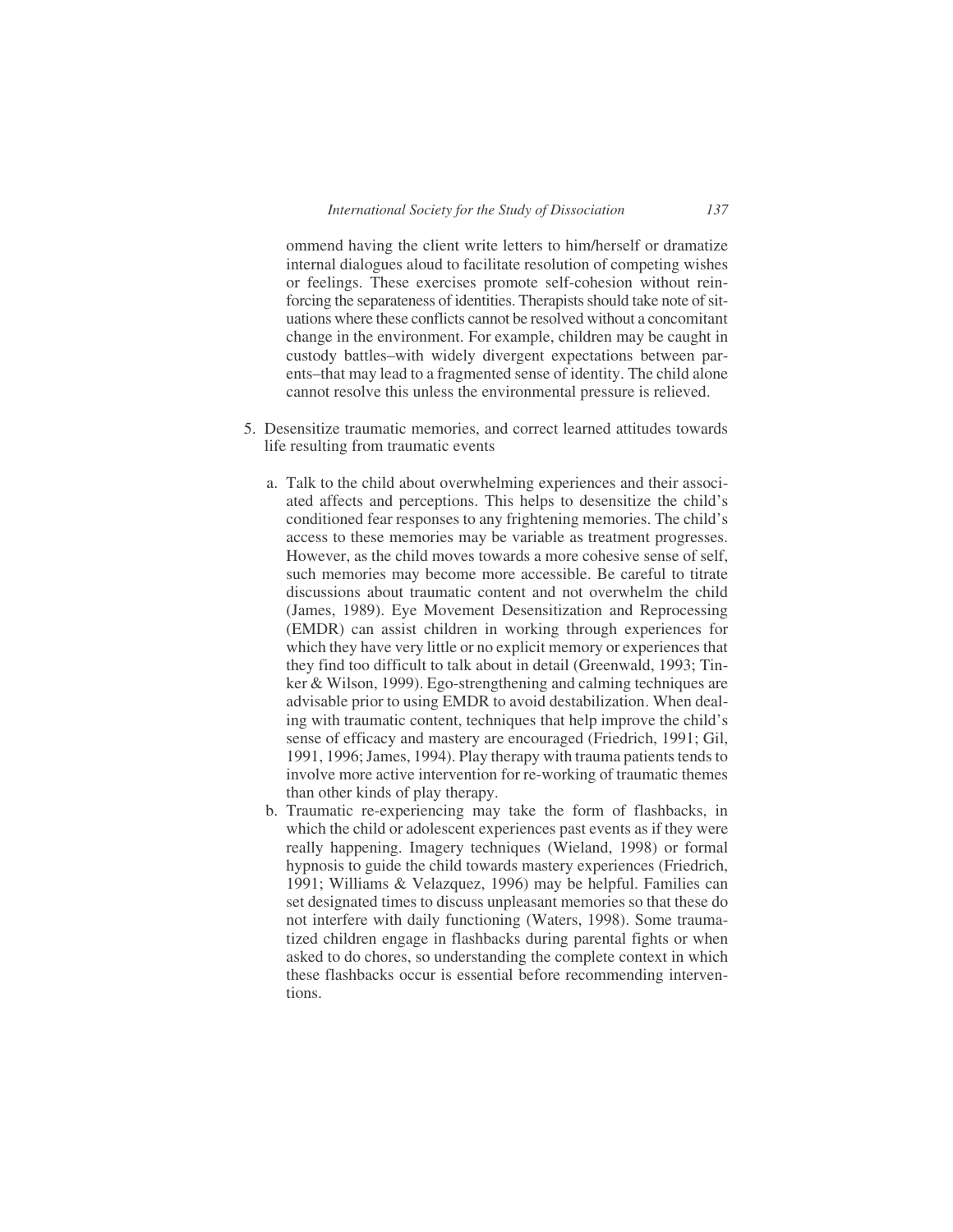- c. Traumatized children may develop a variety of learned attitudes that may include helplessness, belief in a bad self, being destined for bad things, and being unlovable, and these beliefs need to be corrected in the therapy (American Academy of Child and Adolescent Psychiatry, 1998; Deblinger & Helfin, 1996; Wieland, 1997). Dissociative children may hold contradictory beliefs, or contradictory attachment styles (Liotti, 1999) with associated beliefs that may make this aspect of treatment particularly challenging. Gently pointing out these contradictions within the context of an accepting therapeutic relationship eventually promotes integration.
- 6. Promote autonomy and encourage the child to independently regulate and express affects and to self-regulate state changes
	- a. Therapists can help children identify precursors to state changes so that they become better at self-monitoring (Allers et al., 1997; Gil, 1991; James, 1989).
	- b. Self-injury may become a mood-altering addictive behavior that serves to distract from emotional pain or express feelings of despair and anger. Children engaging in repetitive self-harm must learn alternatives such as more direct feeling expression, improved methods of mood regulation, and families must assess ways in which they can learn to reinforce positive methods of affect-regulation.
	- c. Self-monitoring may be encouraged by use of special code words whereby a parent or teacher can let a child know a shift has occurred, or these words or slogans can stimulate focused attention. Cognitivebehavioral techniques can help children learn to manage self-destructive and impulsive behavior, including impulsive sexual behavior. Children can be reinforced for identifying changes in moods or states, interrupting dysfunctional impulsive habits, and engaging in drawing, writing, talking to adults, or other expressive alternatives. Therapists can teach children techniques of promoting active attention that may help interrupt sexual misbehavior or other disruptive behavior that occurs during dissociative states (Johnson, 2002). Teaching use of positive imagery and relaxation for self-soothing and stress reduction may be useful.
- 7. Promote healthy attachments and relationships through direct expression of feelings
	- a. Encourage children to communicate feelings of anger, fear, and regressive needs to their caregivers so that these are not enacted in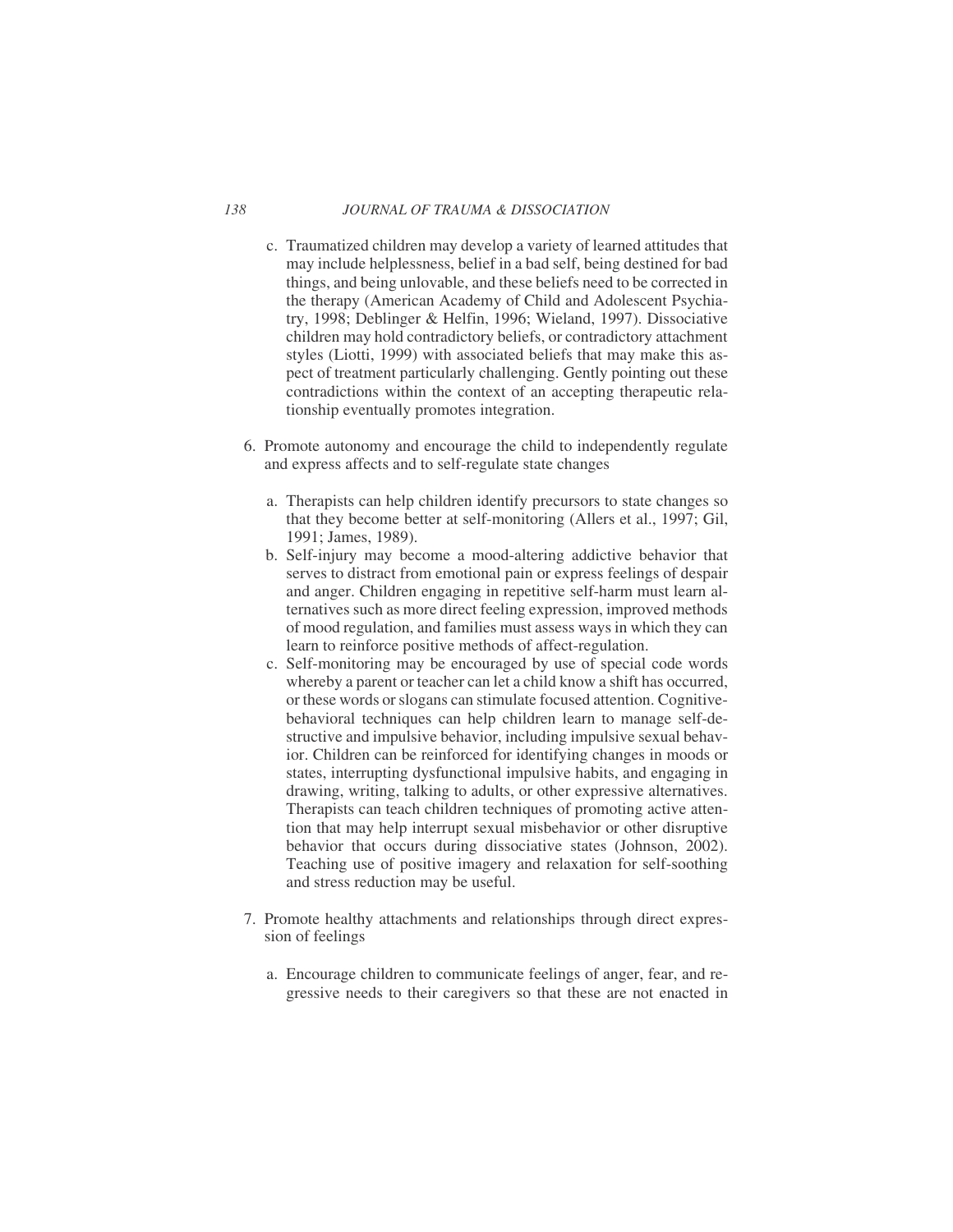dysfunctional ways. Teach caregivers to tolerate these direct expressions. This promotes healthy attachment though it may be difficult for families that are uncomfortable with affect and have poor boundaries.

b. Help families and children view the therapist as a stable attachment figure, particularly for children and families from chaotic environments.

# *E. Adjunctive Treatments*

- 1. Family therapy
	- a. Work with the primary caregivers may include education about dissociation (Waters, 1998), specific guidance about parenting strategies which facilitate therapy (Boat, 1991), family sessions to encourage the family to accept all aspects of the child (Waters & Silberg, 1998b), correcting interactive patterns that promote dissociation (Benjamin & Benjamin, 1993; Silberg, 2001), helping parents process guilt or denial about traumatic events (Keren & Tyano, 2000; Silberg, in press), working through of feelings about issues of safety and betrayal to help establish trust (Waters, 1998), and straightforward parenting advice or training which is part of all good child therapy.
	- b. In educating parents, change any literal views the family may have about the reality of "alters" as separate from the child, while explaining how dissociation evolves in a traumatized child. Parents can be taught to encourage the child's direct expression of thoughts and feelings without reinforcing dysfunctional dissociative strategies. The therapist can also help the family identify current reinforcers that maintain the symptomatology, such as family indulgence or overly punitive responses in the face of regressive behavior.
	- c. For children residing in original homes in which maltreatment or unintentional exposure to traumatic events occurred, acknowledgment of the trauma and an apology for the lack of protection is a basic starting point for much of the family therapy work.
	- d. Dyad work with the parent figure and the child can be particularly valuable in helping the therapist understand the subtle negative dynamics that may be occurring in the home. This would be a time when the therapist, parent and child can develop ideas for handling problem situations at home.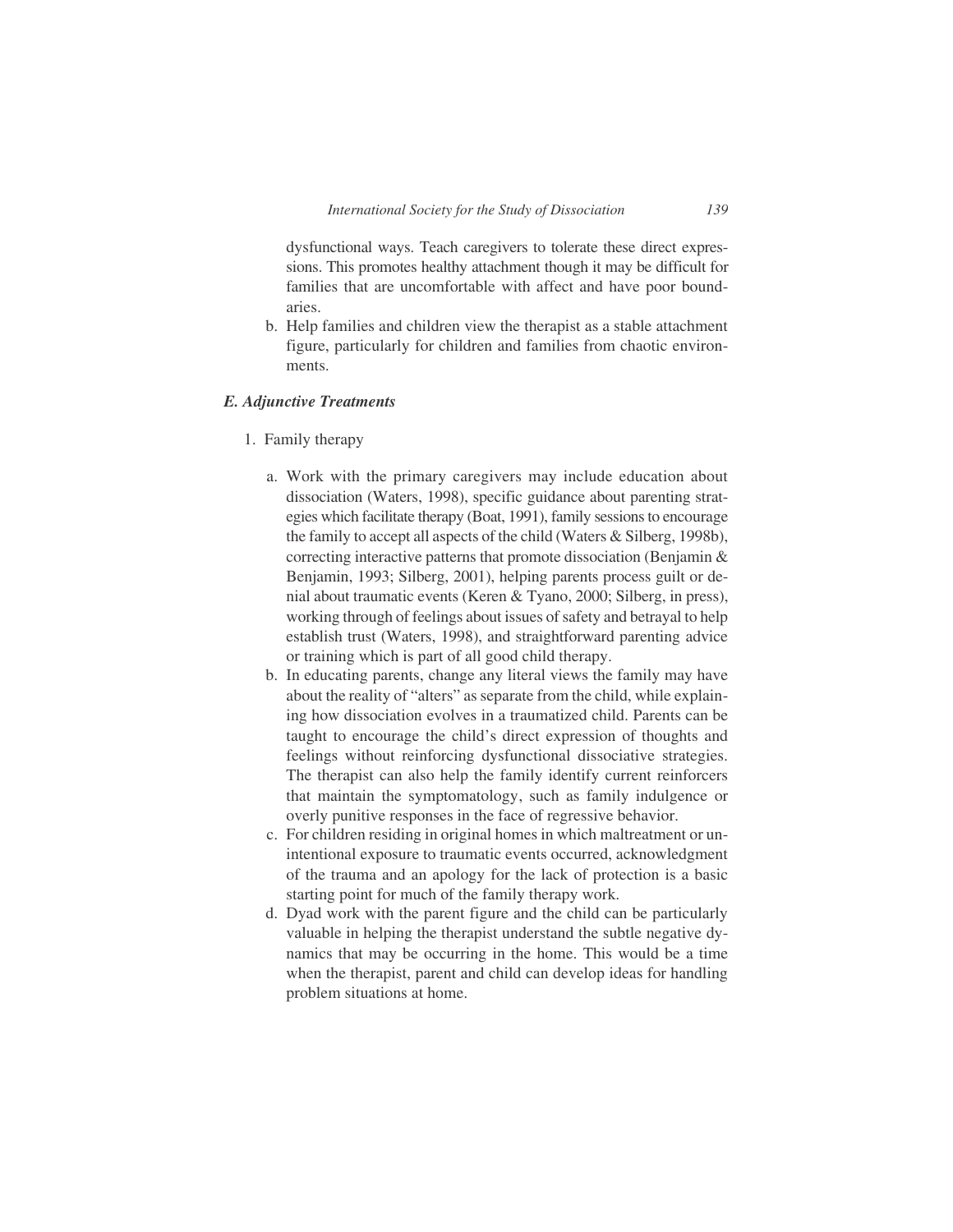## 2. Hypnotherapy

Hypnotherapy for children and adolescents has been described for rapidly accessing ego states and promoting integration (Bowman, Blix, & Coons, 1985; Dell & Eisenhower, 1990; Kluft, 1985, 2000) or for containment of intense affect, ego strengthening, education, and support (Williams & Velazquez, 1996). However, hypnotherapy is not advised for memory retrieval. In cases where hypnosis is deemed appropriate, the therapist should gain informed consent from caregivers or guardians, as well as clients. The therapists should explore all legal implications, given that witness credibility for any upcoming court hearings could be affected.

## 3. Pharmacotherapy

- a. There are no controlled studies on the use of medications with dissociative children, adolescents or adults.
- b. Some clinicians have found that psychotropic medication may be of benefit for children and adolescents with dissociative symptoms and disorders as an adjunct to psychotherapy to ameliorate targeted symptoms such as incapacitating anxiety, insomnia, lability, behavioral dyscontrol, inability to focus attention, and depression (Nemzer, 1998; Putnam, 1997; Silberg, Stipic & Taghizadeh, 1997).
- c. Medications may be utilized to treat co-morbid conditions such as attention deficit hyperactivity disorder (ADHD), major depression, OCD, or PTSD.
- d. Close communication and teamwork between the prescribing physician and the therapist is essential.
- 4. Art therapy

Strike a balance between art that encourages mastery and art that is regressive, limiting the latter if it simply becomes a form of traumatic re-enactment without trauma resolution. Most child therapists use some art in their work, and art therapy from a licensed art therapist may be a useful adjunct to individual treatment in some cases (Sobol & Schneider, 1998).

# 5. Group therapy

Group therapy may be useful, particularly if it is psycho-educational in orientation (Brand, 1998; Silberg et al., 1997). Promoting positive peer interactions may help build in long-term resiliency for children and adolescents.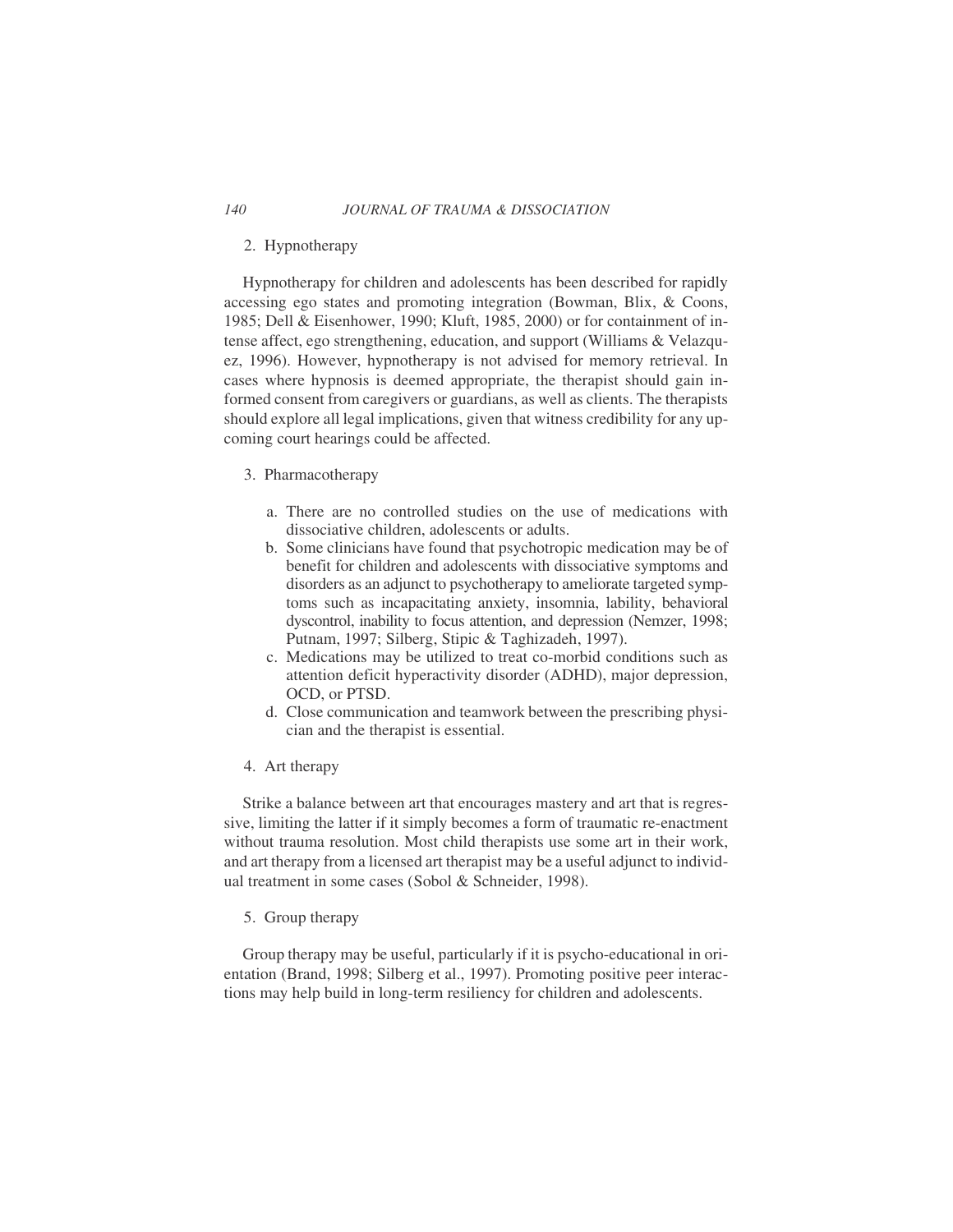## 6. Inpatient/residential treatment

- a. Admit dissociative children and adolescents to inpatient care when they are engaged in dangerous, self-injurious or destructive behavior that cannot be contained in a community environment, or where the child is at risk and needs a safe environment for a complex assessment (Hornstein & Tyson, 1991). However, avoid hospitalization, if possible, through close monitoring, more frequent sessions during a crisis, or respite care.
- b. Admit children or adolescents to residential treatment if they requires ongoing close monitoring and a carefully structured environment for their own protection or protection of others. A more intensive treatment milieu may be needed for stabilization, processing of traumatic material, and learning appropriate problem-solving.
- c. The goal of the inpatient or residential treatment is to stabilize behavior by identifying the internal motivation for the dangerous behavior, which may not be readily accessible to the child if dissociated from awareness, and negotiating and resolving internal and external conflicts until commitment to safety is achieved.
- d. If seclusion or therapeutic physical containment is required for destructive behavior, it is essential that these procedures be explained to children in advance. Once calm, such episodes may be worked through with the child or adolescent, so that they can best identify traumatic associations or internal and external stimuli that prompted this behavior. The child's belief that other parts of the self were responsible for the misbehavior should not be viewed as the child willfully escaping responsibility, as this stance may serve to increase oppositional behavior. Instead, the child should be gently encouraged to take ownership of the feelings associated with the destructive behavior, while exploring constructive ways to gain control. If the child presents as having no memory for the experience, the staff can gently explain what the behavior involved, and follow through with appropriate consequences.
- e. The hospital or residential center must have the structure to provide protection to children from their destructive impulses, which may be directed towards the self or others, and from re-traumatization from other residents or patients.
- f. Staff members dealing with dissociative children and adolescents should have basic familiarity with dissociative and post-traumatic reactions and know how to help children with the experience of flashbacks and post-traumatic anxiety.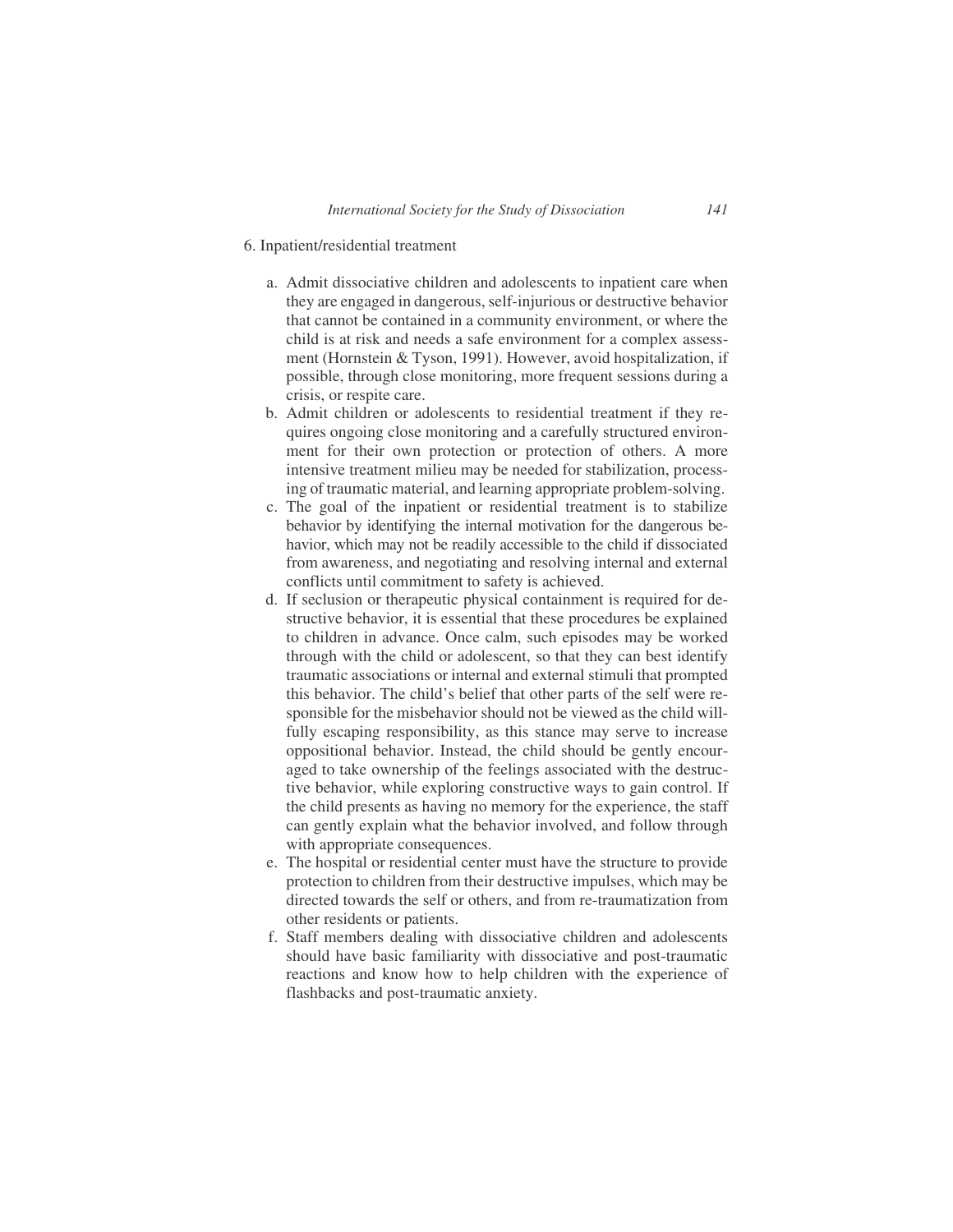- g. An approach that deals only with observed behavior and is based solely on behavior modification will, in most cases, be inadequate. This kind of approach will not assist with identifying the feelings, traumatic stimuli, or internal states that led to the destructive behavior. It is important to help the child plan for future similar events, so that the child achieves the self-control necessary to move to a less restrictive environment.
- h. The setting should provide close cooperation with the child's outpatient therapist, protective service workers, or legal advocates, to provide for a smooth transition to discharge.

## 7. Educational interventions

- a. Children and adolescents with dissociative symptoms may require special education modifications if their disruptive behavior, mood instability and poor attention interfere with academic functioning. With supportive staff, however, many children with dissociative symptoms can succeed in regular classrooms.
- b. School staff should help encourage the child or adolescent to stay focused even while mood and attention fluctuate. It should be assumed that the child or adolescent will bring his/her full potential to the school setting, and an attitude of gentle accountability is encouraged. The school staff should convey an attitude of understanding and reward effort and approximations of desired goals. Pre-arranged code words or signals that stimulate attention and focus may be useful (see above).
- c. The staff should encourage children and adolescents to monitor themselves to access their greatest potential, should set clear and firm limits about expectations, and provide regular opportunities for the child to communicate about sources of stress in the school environment or at home that may impact on performance.
- d. Discourage special attention from other students related to extreme shifts in behavior. Designate one member of the staff to deal with any dramatic shifts, such as age regression.
- e. Incorporate expressive arts into the curriculum for expression of feelings (Waterbury, 1998).
- f. Be attentive to the children's needs to have stable attachment figures in the school setting (counselors, advisors, or teachers) with whom they have a special relationship and with whom they can communicate frequently (Kobak, Little, Race, & Acosta, 2002).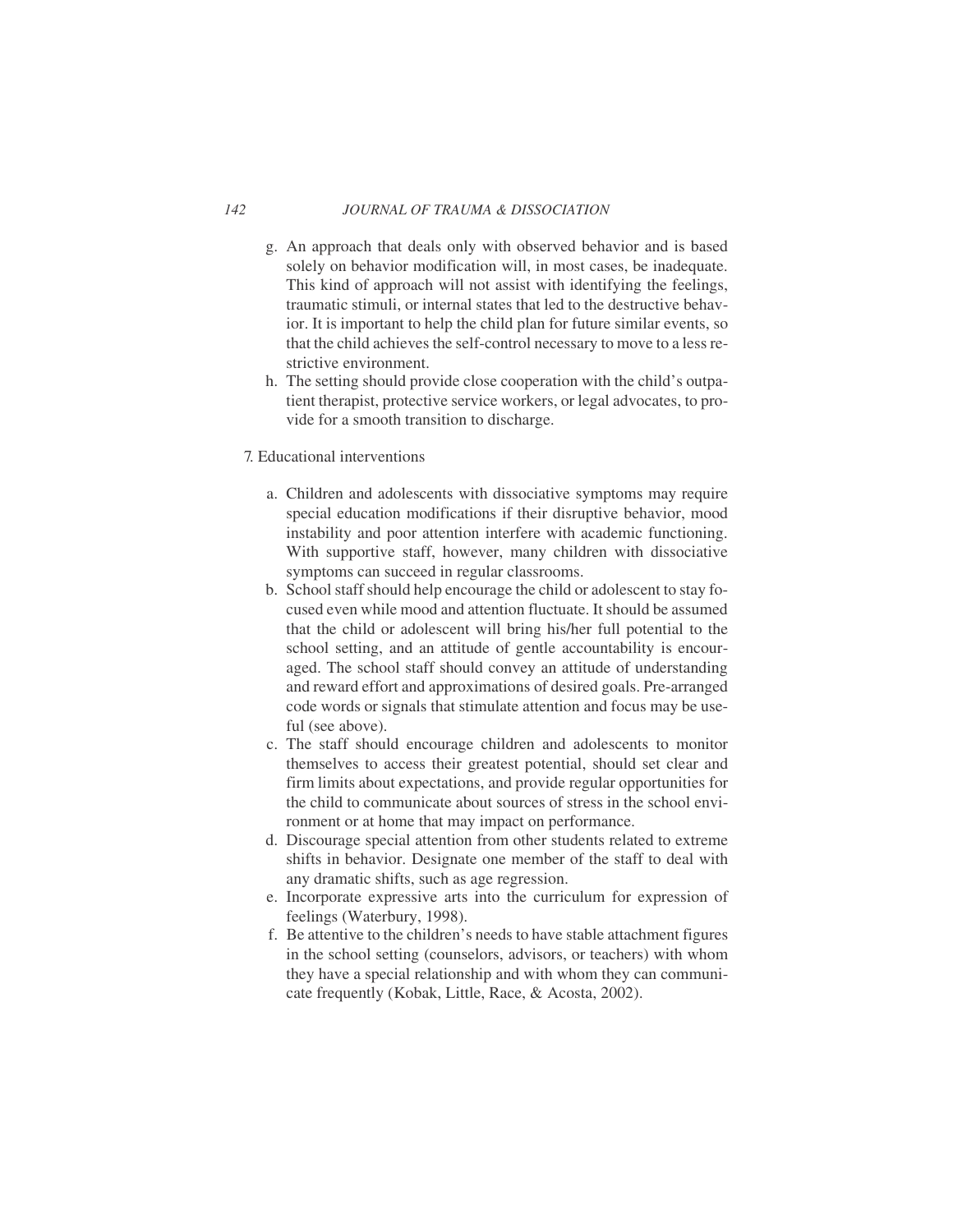# *VIII. SUPPLEMENTARY ISSUES*

Refer to the Adult Guidelines published by the ISSD for questions addressing discussion of fees, relationship with the media, boundary issues and spiritual and philosophical issues. In addressing any of these issues with the child or adolescent, be sensitive to the patient's emotional and cognitive as well as chronological developmental level. Approach parents or caregivers of children and adolescents in treatment with consideration for boundary management, dual relationships, and protection from exploitative relationships.

#### **REFERENCES**

This reference list includes sources used to derive these Guidelines, some of which are not cited in the text.

- Albini, T.K., & Pease, T.E. (1989). Normal and pathological dissociations of early childhood. *Dissociation*, *2*, 144-150.
- Allers, C.T., White, J.F., & Mullis, F. (1997). The treatment of dissociation in an HIV-infected sexually abused adolescent male. *Psychotherapy*, 34, 201-206.
- American Academy of Child and Adolescent Psychiatry (1998). Practice parameters for the assessment and treatment of children and adolescents with posttraumatic stress disorder. *Journal of the American Academy of Child & Adolescent Psychiatry*, *37*(10), 4s-26s.
- American Professional Society on the Abuse of Children (1997). Guidelines for the clinical evaluation of suspected sexual abuse in children. Chicago, IL: Author.
- American Psychiatric Association (2000). *Diagnostic and statistical manual of mental disorders, fourth edition, text revision*. Washington, DC: Author.
- American Psychological Association (1998). *Guidelines for psychological evaluations in child protection matters*. Washington, DC: Author
- American Psychological Association (2000). *Criteria for evaluating treatment guidelines*. Washington, DC: Author.
- Armstrong, J., Putnam, F.W., Carlson, E., Libero, D., & Smith, S. (1997). Development and validation of a measure of adolescent dissociation: The Adolescent Dissociative Experience Scale. *Journal of Nervous & Mental Disease*, *185*, 491-497.
- Atlas, J., Weissman, K., & Liebowitz, S. (1997). Adolescent's inpatients' history of abuse and dissociative identity disorder. *Psychological Reports*, *80*, 1086.
- Barach, P. (1991). Multiple personality as an attachment disorder. *Dissociation*, *4*, 117-123.
- Benjamin, L.R., & Benjamin, R. (1993). Interventions with children in dissociative families: A family treatment model. *Dissociation*, *7*, 47-53.
- Bidrose, S., & Goodman, G.S. (2000). Testimony and evidence: A scientific case study of memory for child sexual abuse. *Applied Cognitive Psychology*, *14*, 197-213.
- Boat, B.W. (1991). Caregivers as surrogate therapists in treatment of a ritualistically abused child. In W.N. Friedrich (Ed.), *Casebook of sexual abuse treatment* (pp. 1-26). New York: Norton Publications.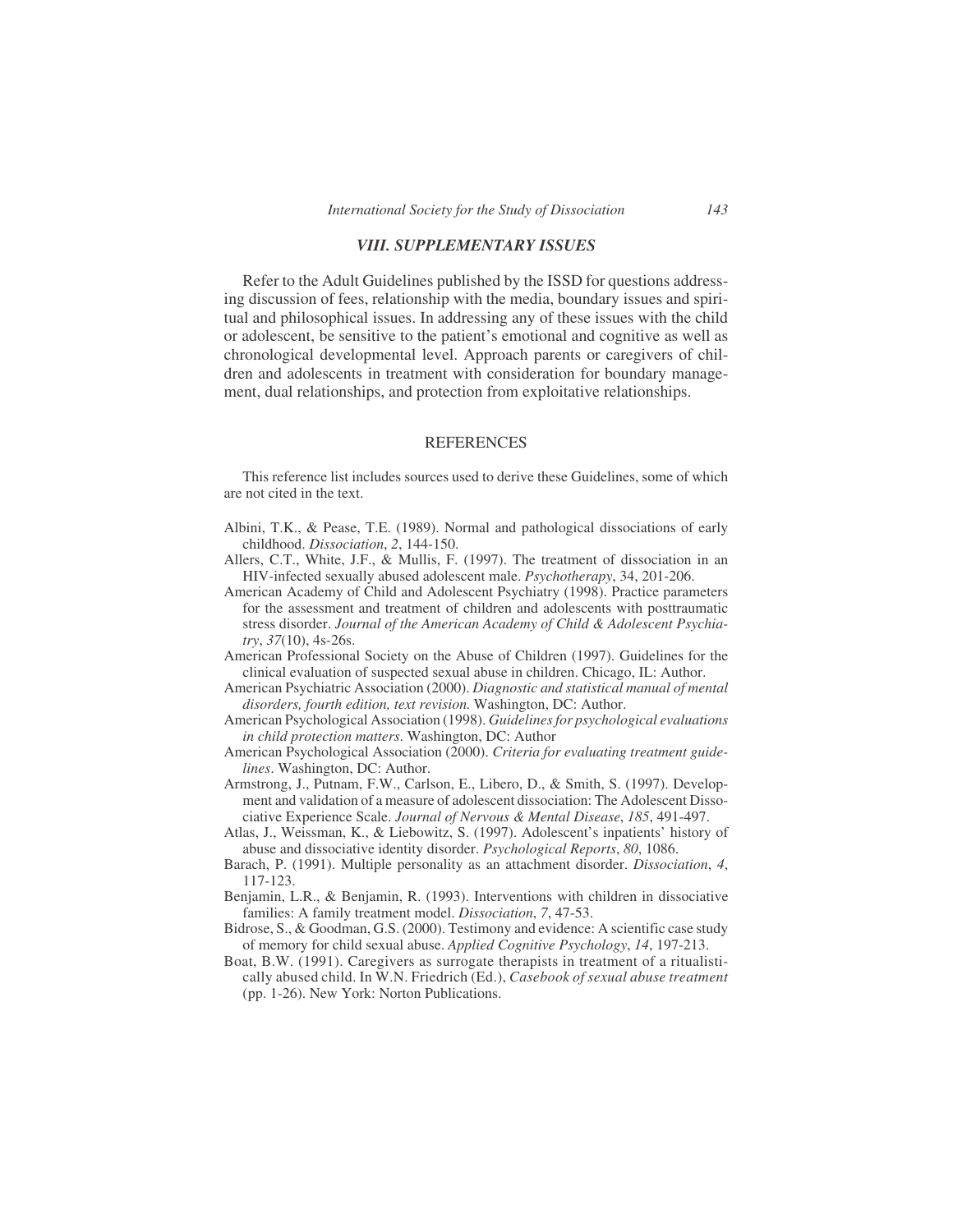- Bowman, E.S., Blix, S.F., & Coons, P.M. (1985). Multiple personality in adolescence: Relationship to incestual experience. *Journal of the American Academy of Child & Adolescent Psychiatry*, *24*, 109-114.
- Brand, B. (1998). Supportive group therapy for adolescents with dissociative disorders. In J.L. Silberg (Ed.), *The dissociative child: Diagnosis, treatment & management*, *2nd ed*. (pp. 219-230). Lutherville, MD: Sidran Press.
- Briere, J. (1996). *The Trauma Symptom Checklist for Children*. Odessa, FL: Psychological Assessment Resources.
- Briere, J., Johnson, K., Bissada, A., Damon, L., Crouch, J., Gil, E., Hanson, R., & Ernst, V. (2001). The Trauma Symptom Checklist for Young Children (TSCYC): Reliability and association with abuse exposure in a multi-site study. *Child Abuse & Neglect*, *25*, 1001-1014.
- Brunner, R., Parzer, P., Schuld, V., & Resch, F. (2000). Dissociative symptomatology and traumatogenic factors in adolescent psychiatric patients. *Journal of Nervous & Mental Disease*, *188*, 71-77
- Burgess, A.W., Hartman, C.R., & Baker, T. (1995). Memory presentation of childhood sexual abuse. *Journal of Psychosocial Nursing*, *33*, 9-16.
- Cagiada, S., Camaido, L., & Pennan, A. (1997). Successful integrated hypnotic and psychopharmacological treatment of a war-related post-traumatic psychological and somatoform dissociative disorder of two years duration (psychogenic coma). *Dissociation*, *10*, 182-189.
- Carrion, V.G., & Steiner, H. (2000). Trauma and dissociation in delinquent adolescents. *Journal of the American Academy of Child & Adolescent Psychiatry*, *39*, 353-359.
- Cohen, J.A., & Mannarino, A.P. (1993). A treatment model for sexually abused preschoolers. *Journal of Interpersonal Violence*, *8*, 115-131.
- Cohen, J.A., & Mannarino, A.P. (1998a). Factors that mediate treatment outcome of sexually abused preschool children: 6 and 12 month follow-up. *Journal of the American Academy of Child & Adolescent Psychiatry*, *37*, 44-51.
- Cohen, J.A., & Mannarino, A.P. (1998b). Interventions for sexually abused children: Initial treatment findings. *Child Maltreatment*, *3*, 17-26.
- Coons, P.M. (1985). Children of parents with multiple personality disorder. In R.P. Kluft (Ed.), *Childhood antecedents of Multiple Personality Disorder*(pp. 151-165). Washington, DC: American Psychiatric Press.
- Coons, P.M. (1994). Confirmation of childhood abuse in childhood and adolescent cases of Multiple Personality Disorder and Dissociative Disorder Not Otherwise Specified. *Journal of Nervous & Mental Disease*, *182*, 461-464.
- Coons, P.M. (1996). Clinical phenomenology of 25 children and adolescents with dissociative disorders. *Child & Adolescent Psychiatric Clinics of North America*, *5*, 361-374.
- Corwin, D., & Olafson, E. (1997). Videotaped discovery of a reportedly unrecallable memory of child abuse. Comparison with a childhood interview taped 11 years before. *Child Maltreatment*, *2*, 91-112.
- Coulborn-Faller, K., & Everson, M.D. (Eds.) (1998). Child interviewing, Part II. *Child Maltreatment*, *1*, 187-231.
- Dalenberg, C. (2000). *Countertransference and the treatment of trauma*. Washington, DC: American Psychological Association.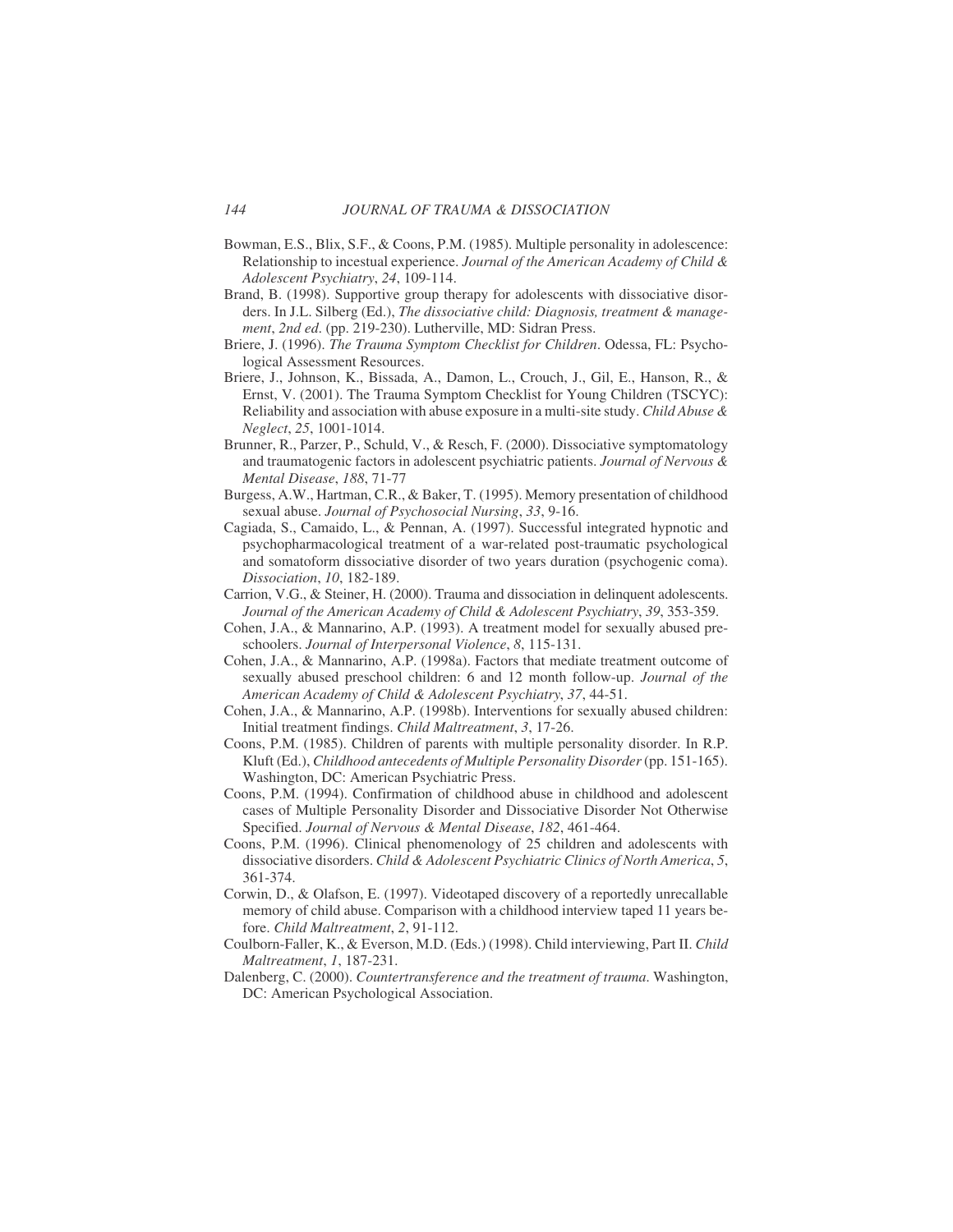- Deblinger, E., & Heflin, A.H. (1996). *Treating sexually abused children and their nonoffending parents*. Thousand Oaks, CA: Sage Publications.
- Dell, P.F. (2002). Dissociative phenomenology of Dissociative Identity Disorder. *Journal of Nervous & Mental Disease*, *190*, 1-15.
- Dell, P.F., & Eisenhower, J.W. (1990). Adolescent multiple personality disorder: A preliminary study of eleven cases. *Journal of the American Academy of Child & Adolescent Psychiatry*, *29*, 359-366.
- Donovan, D.M., & McIntyre, D. (1990). *Healing the hurt child*. New York: W.W. Norton & Co.
- Duggal, S., & Sroufe, L.A. (1998). Recovered memory of childhood sexual trauma: A documented case from a longitudinal study. *Journal of Traumatic Stress*, *11*, 301-322.
- Evers-Szostak, M., & Sanders, S. (1992). The Children's Perceptual Alteration Scale (CAPS): A measure of children's dissociation. *Dissociation*, *5*, 91-97.
- Everson, M.D. (1997). Understanding bizarre, improbable and fantastic elements in children's accounts of abuse. *Child Maltreatment*, *2*, 134-149.
- Fagan, J., & McMahon, P.P. (1984). Incipient multiple personality in children. *Journal of Nervous & Mental Disease*, *172*, 26-36.
- Farrýngton, A.D., Waller, G.D., Smerden, J.D., & Faupel, A.W. (2001). The Adolescent Dissociative Experiences Scale: Psychometric properties and difference in scores across age groups. *Journal of Nervous and Mental Disease*, *189*, 722-727.
- Fivush, R., Pipe, M.E., Murachver, T., & Reese, E. (1997). Events spoken and unspoken; Implications of language and memory development for the recovered memory debate. In M. Conway (Ed.), *Recovered memories and false memories* (pp. 34-63). London: Oxford University Press.
- Fivush, R., & Schwarzmueller, A. (1995). Say it once again: Effects of repeated questions on children's event recall. *Journal of Traumatic Stress*, *8*, 555-580.
- Friedrich, W.N. (1991). Hypnotherapy with traumatized children. *International Journal of Clinical & Experimental Hypnosis*, *39*, 67-81.
- Friedrich, W.N. (1996). *Psychotherapy with sexually abused boys*. Thousand Oaks, CA: Sage Publications.
- Friedrich, W.N., Gerber, P.N., Koplin, B., Davis, M., Giese, J., Mykelebust, C., & Franckowiak, D. (2001). Multimodal assessment of dissociation in adolescents: Inpatients and juvenile sex offenders. *Sexual Abuse: Journal of Research & Treatment*, *13*, 167-177.
- Freyd, J. (1996). *Betrayal trauma*. Cambridge, MA: Harvard University Press.
- Gil, E. (1991). *The healing power of play*. New York: Guilford Press.
- Gil, E. (1996). *Treating abused adolescents*. New York: Guilford Press.
- Goodman, G.S., & Bottoms, B.L. (Eds.) (1993). *Child victims, child witnesses: Understanding and improving testimony*. New York: Guilford Press.
- Goodwin, J. (1998). Childhood DID: The male population. In J.L. Silberg (Ed.), *The dissociative child: Diagnosis, treatment & management*, *2nd ed*. (pp. 69-84). Lutherville, MD: Sidran Press.
- Grabe, H., Spitzer, C., & Freyberger, H.J. (1999). Relationship of dissociation to temperament and character in men and women. *American Journal of Psychiatry*, *156*, 1811-1813.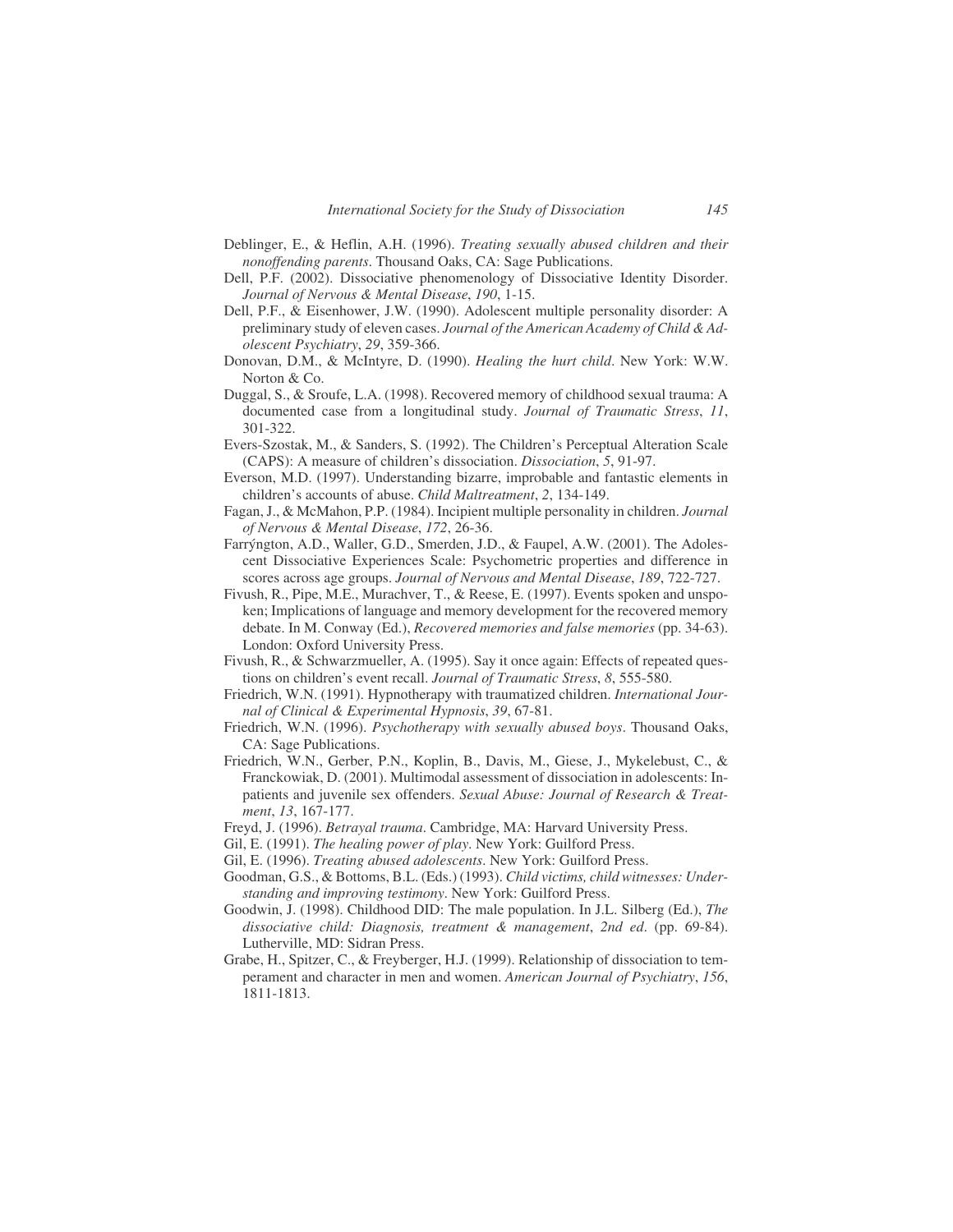- Graham, D. (1998). The pediatric management of the dissociative child. In J.L. Silberg (Ed.), *The dissociative child: Diagnosis, treatment & management*, *2nd ed*. (pp. 297-314). Lutherville, MD: Sidran Press.
- Greenwald, R. (1993). *Using EMDR with children*. Pacific Grove, CA: EMDR Institute.
- Hanson, R.K., & Spratt, E.G. (2000). Reactive Attachment Disorder: What we know about the disorder and implications for treatment. *Child Maltreatment*, *5*, 137-145.
- Heineman, T.V. (1998). *The abused child: Psychodynamic understanding and treatment*. New York: Guilford Press.
- Hornstein, N.L. (1998). Complexities of psychiatric differential diagnosis in children with dissociative symptoms and disorders. In J.L. Silberg (Ed.), *The dissociative child: Diagnosis, treatment & management*, *2nd ed*. (pp. 27-45). Lutherville, MD: Sidran Press.
- Hornstein, N.L., & Putnam, F.W. (1992). Clinical phenomenology of child and adolescent dissociative disorders. *Journal of the American Academy of Child & Adolescent Psychiatry*, *31*, 1077-1085.
- Hornstein, N.L., & Putnam, F.W. (1996). Abuse and the development of dissociative symptoms and Dissociative Identity Disorder. In C.R. Pfeffer (Ed.), *Severe stress and mental disturbance in children* (pp. 449-473). Washington, DC: American Psychiatric Press.
- Hornstein, N.L., & Tyson, S. (1991). Inpatient treatment of children with multiple personality/dissociation and their families. *The Psychiatric Clinics of North America*, *4*, 631-648.
- Hughes, D. (1998). *Building the bonds of attachment*. Northvale, NJ: Jason Aronson.
- International Society for the Study of Dissociation (1997). *Guidelines for treating Dissociative Identity Disorder (Multiple Personality Disorder) in adults*. Chicago, IL: Author.
- Jacobsen, T. (1995). Case study: Is selective mutism a manifestation of dissociative identity disorder? *Journal of the American Academy of Child & Adolescent Psychiatry*, *31*, 1077-1085.
- James, B. (1989). *Treating traumatized children*. New York: Free Press/Simon & Schuster.
- James, B. (1994). *Handbook for treatment of attachment-trauma problems in children*. New York: Free Press/Simon & Schuster.
- Jang, K.L., Paris, J., Zweig-Frank, H., & Livesley, W.J. (1998). Twin study of dissociative experience. *Journal of Nervous & Mental Disease*, *186*, 345-351.
- Johnson, T.C. (2002). Some considerations about sexual abuse and children with sexual behavior problems. *Journal of Trauma & Dissociation*, *3*(4), 83-105.
- Jones, D.P. (1986). Individual psychotherapy for the sexually abused child. *Child Abuse & Neglect*, *10*, 377-385.
- Keller, R., & Shaywitz, B.A. (1986). Amnesia or fugue state: A diagnostic dilemma. *Journal of Developmental & Behavioral Pediatrics*, 7, 131-132.
- Keren, M., & Tyano, S. (2000). A case study of PTSD in infancy: Diagnostic, neurophysiological, developmental and therapeutic aspects. *Israel Journal of Psychiatry & Related Science*, *37*, 236-246.
- Kluft, R.P. (1984). MPD in childhood. *Psychiatric Clinics of North America*, *7*, 9-29.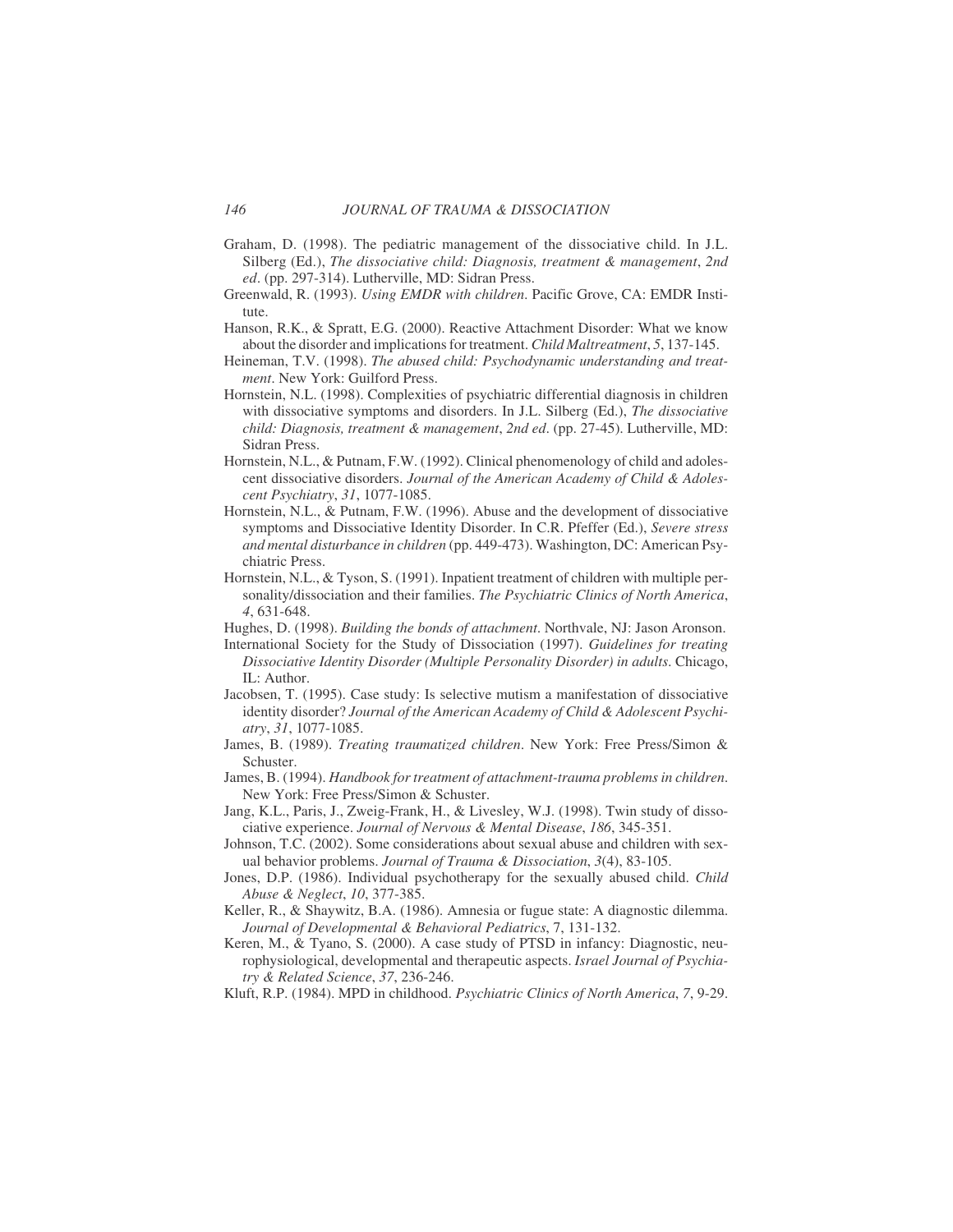- Kluft, R.P. (1985). Hypnotherapy of childhood multiple personality disorder. *American Journal of Clinical Hypnosis*, *27*, 201-210.
- Kluft, R.P. (1996). Outpatient treatment of Dissociative Identity Disorder and allied forms of Dissociative Disorders Not Otherwise Specified in children and adolescents. *Child & Adolescent Psychiatric Clinics of North America*, *5*, 471-494.
- Kluft, R.P. (2000). The psychoanalytic psychotherapy of dissociative identity disorder in the context of trauma therapy. *Psychoanalytic Inquiry*, *20*, 259-286.
- Kluft, R.P., & Schultz, R. (1993). Multiple personality in adolescence. In S.C. Feinstein, & R.C. Marohn (Eds.), *Adolescent psychiatry*, *vol. 19* (pp. 259-279). Chicago: University of Chicago Press.
- Kobak, R., Little, M., Race, E., & Acosta, M.C. (2001). Attachment disruptions in seriously emotionally disturbed children: Implications for treatment. *Attachment & Human Development*, *3*, 243-258.
- Laor, N., Wolmer, L., Kora, M., Yucel, D., Spirman, S., & Yazgan, Y. (2002). Posttraumatic, dissociative and grief symptoms in Turkish children exposed to the 1999 earthquakes. *Journal of Nervous & Mental Disease*, *190*, 824-832.
- Laporta, L.D. (1992). Childhood trauma and multiple personality disorder: The case of a 9-year-old girl. *Child Abuse & Neglect*, *16*, 615-620.
- Lewis, D.O. (1996). Diagnostic evaluation of the child and adolescent with dissociative identity disorder/multiple personality disorder. *Child & Adolescent Psychiatric Clinics of North America*, *5*, 303-331.
- Liotti, G. (1999). Disorganization of attachment as a model of understanding dissociative psychopathology. In J. Solomon, & C. George (Eds.), *Attachment Disorganization* (pp. 291-317). New York: Guilford Press.
- Macfie, J., Cicchetti, D., & Toth, S.L. (2001). The development of dissociation in maltreated preschool-aged children. *Development & Psychopathology*, *13*, 233-254.
- Mann, B.J., & Sanders, S. (1994). Child dissociation and the family context. *Journal of Abnormal Child Psychology*, *22*, 373-388.
- McMahon, P.P., & Fagan, J. (1993). Play therapy with children with multiple personality disorder. In R.P. Kluft, & C.G. Fine (Eds.), *Clinical perspectives on Multiple Personality Disorder*(pp. 253-276). Washington, DC: American Psychiatric Press.
- Myers, J.E., Berliner, B., Briere, J., Hendrix, C.T., Jennuy, C., & Reid, T.A. (Eds.) (2000). *The APSAC handbook on child maltreatment*, *2nd ed*. Thousand Oaks, CA: Sage Publications.
- Nader, K. (1997). Assessing traumatic experiences in children. In J.P. Wilson, & T.M. Keane, *Assessing psychological trauma and PTSD* (pp. 291-348). New York: Guilford Press.
- Nader, K. (2001). Treatment methods for childhood trauma. In J.P. Wilson, M.F. Friedman, & J.D. Lindy (Eds.), *Treating psychological trauma & PTSD* (pp. 278-334). New York: Guilford Press.
- Nemzer, E. (1998). Psychopharmacological interventions for children and adolescents with dissociative disorders. In J.L. Silberg (Ed.), *The dissociative child: Diagnosis, treatment & management*, *2nd ed*. (pp. 231-272). Lutherville, MD: Sidran Press.
- Nijenhuis, E., Spinhoven, P., Van Dyck, R., van der Hart, O., & Vanderlinden, J. (1996). The development of the psychometric characteristics of the Somatoform Dissociation Questionnaire. *Journal of Nervous & Mental Disease*, *184*, 688-694.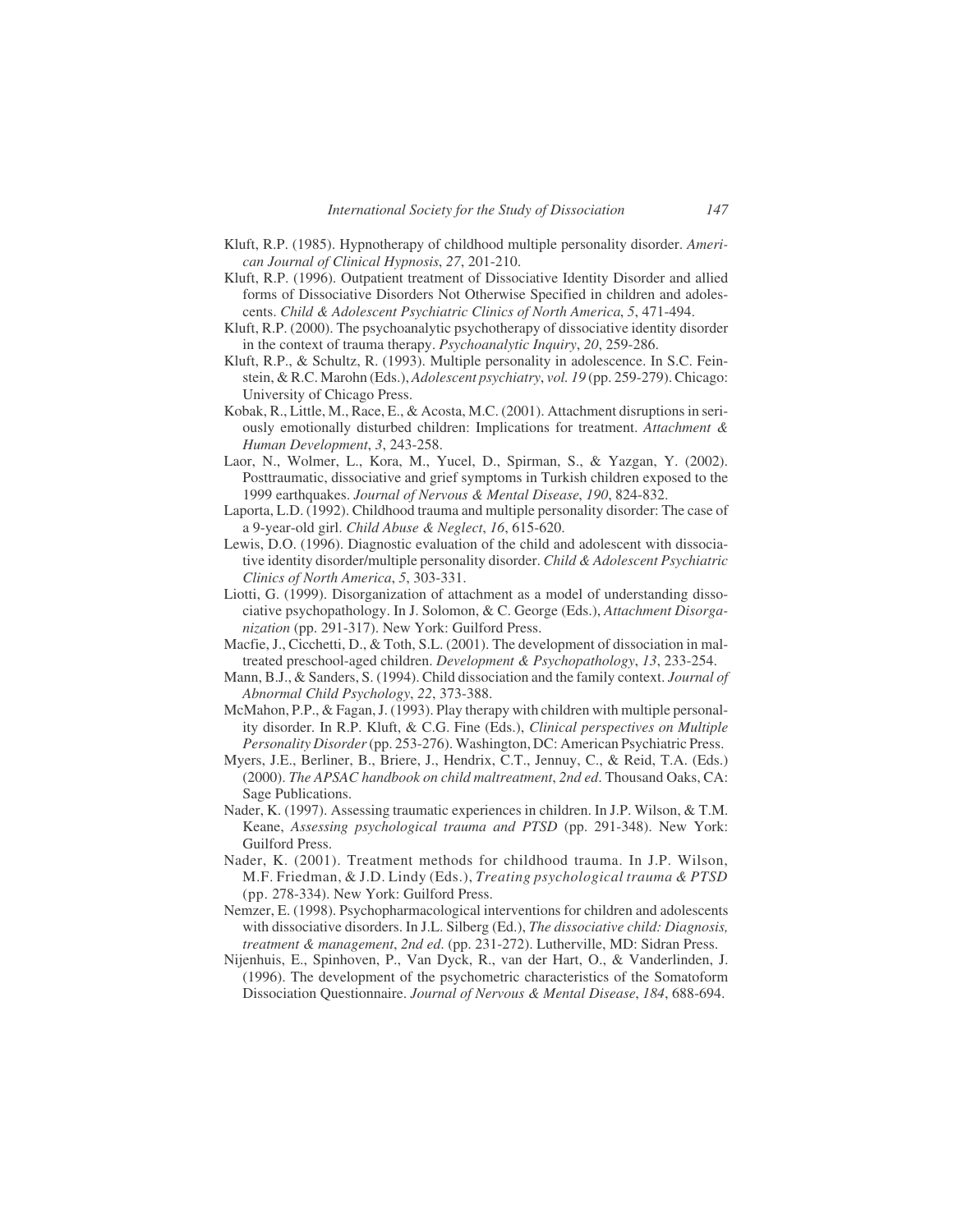- Ogawa, J.R., Sroufe, L.A., Weinfield, N.S., Carlson, E.A., & Egeland, B. (1997). Development and the fragmented self: Longitudinal study of dissociative symptomatology in a nonclinical sample. *Development & Psychopathology*, *9*, 855-979.
- Ornstein, P.A. (1995). Children's long-term retention of salient personal experiences. *Journal of Traumatic Stress*, *8*, 581-605.
- Pearce, J.W., & Pezzot-Pearce, T.D. (1997). *Psychotherapy of abused and neglected children*. New York: Guilford Press.
- Peterson, G. (1991). Children coping with trauma: Diagnosis of "Dissociation Identity Disorder." *Dissociation*, *4*, 152-164.
- Peterson, G. (1996). Treatment of early onset. In J.E. Spira (Ed.), *Treating Dissociative Identity Disorder* (pp. 135-181). San Francisco: Jossey/Bass.
- Peterson, G. (1998). Diagnostic taxonomy: Past to future. In J.L. Silberg (Ed.), *The dissociative child: Diagnosis, treatment & management*, *2nd ed*. (pp. 4-26). Lutherville, MD: Sidran Press.
- Peterson, C., & Biggs, M. (1997). Interviewing children about trauma: Problems with specific questions. *Journal of Traumatic Stress*, *10*, 279-289.
- Prior, S. (1996). *Object relations in severe trauma*. Northvale, NJ: Jason Aronson.
- Putnam, F.W. (1991). Dissociative disorders in children and adolescents: Developmental perspectives. *Psychiatric Clinics of North America*, *7*, 31-39.
- Putnam, F.W. (1997). *Dissociation in children and adolescents*. New York: Guilford Press.
- Putnam, F.W., Helmers, K., & Trickett, P.K. (1993). Development, reliability and validity of a child dissociation scale. *Child Abuse & Neglect*, *17*, 731-742.
- Putnam, F.W., & Hornstein, N.L., & Peterson, G. (1996). Clinical phenomenology of child and adolescent dissociative disorders: Gender and age effects. *Child & Adolescent Psychiatric Clinics of North America*, *5*, 303-442.
- Putnam, F.W., & Peterson, G. (1994). Further validation of the Child Dissociation Checklist. *Dissociation*, *7*, 204-211.
- Rhue, J.W., Lynn, S.J., & Sandberg, D. (1995). Dissociation, fantasy and imagination in childhood: A comparison of physically abused, sexually abused, and non-abused children. *Contemporary Hypnosis*, *12*, 131-136.
- Riley, R.L., & Mead, J. (1988). The development of symptoms of multiple personality in a child of three. *Dissociation*, *1*(3), 41-46.
- Ruths, S., Silberg, J.L., Dell, P.F., & Jenkins, C. (2002). Adolescent DID: An elucidation of symptomatology and validation of the MID. Paper presented at the 19th Annual Meeting of the ISSD, Baltimore, MD, November 2002.
- Saigh, P.A., Yasik, A.E., Oberfield, R.A., Green, B.L., Halmandaris, P.V., Rubenstein, H., Nester, J., Resko, J., Hetz, B., & McHugh, M. (2000). The Children's PTSD Inventory: Development and reliability. *Journal of Traumatic Stress*, *13*, 369-380.
- Sanders, B., & Giolas, M.H. (1991). Dissociation and childhood trauma in psychologically disturbed adolescents. *American Journal of Psychiatry*, *148*, 50-54.
- Saunders, B.E., Berliner, L., & Hanson, R.F. (Eds.) (2002). *Child physical and sexual abuse: Guidelines for treatment*. Charleston, SC: Authors.
- Schore, A. (2001). The effects of early relational trauma on right brain development, affect regulation, and infant mental health. *Infant Mental Health Journal*, *22*, 201-269.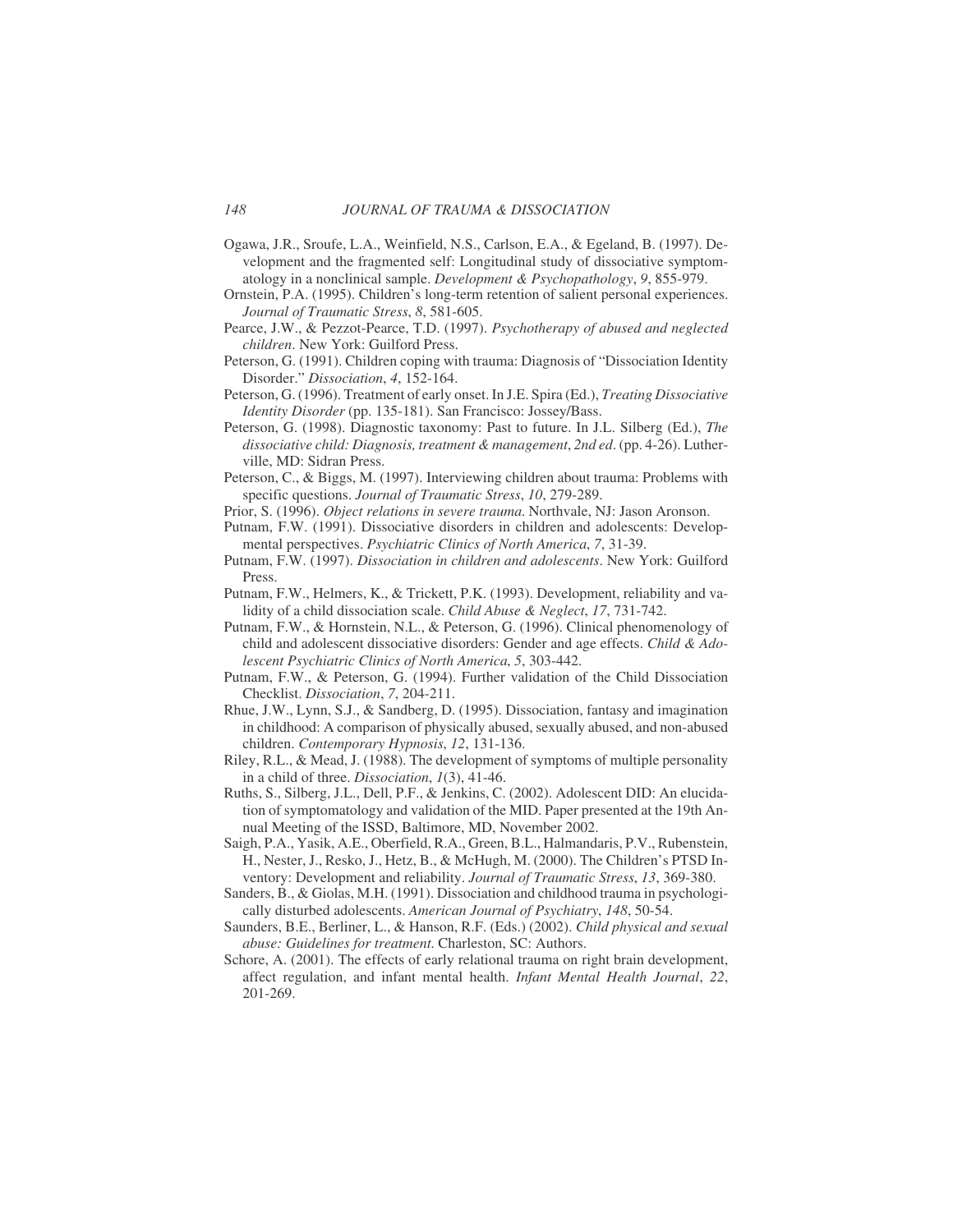Shirar, L. (1996). *Dissociative children*. New York: W.W. Norton & Co.

- Siegel, D.J. (1996). Cognition, memory and dissociation. *Child & Adolescent Psychiatric Clinics of North America*, *5*, 509-533.
- Siegel, D.J. (1999). *The developing mind*. New York: Guilford Press.
- Silberg, J.L. (1998a). Afterword. In J.L. Silberg (Ed.), *The dissociative child: Diagnosis, treatment & management*, *2nd ed*. (pp. 331-347). Lutherville, MD: Sidran Press.
- Silberg, J.L. (1998b). Dissociative symptomatology in children and adolescents as displayed on psychological testing. *Journal of Personality Assessment*, *71*, 421-439.
- Silberg, J.L. (1998c). Interviewing strategies for assessing dissociative disorders in children and adolescents. In J.L. Silberg (Ed.), *The dissociative child: Diagnosis, treatment & management*, *2nd ed*. (pp. 47-68). Lutherville, MD: Sidran Press.
- Silberg, J.L. (2000). Fifteen years of dissociation in maltreated children: Where do we go from here? *Child Maltreatment*, *5*(2), 119-136.
- Silberg, J.L. (in press). Treatment of dissociation in sexually abused children: A family/attachment perspective. In L.E. Walker, S.N. Gold, & B.A. Lucenko (Eds.), *Handbook on sexual abuse of children*, *2nd ed*. New York: Springer.
- Silberg, J.L. (2001a). Treating maladaptive dissociation in a young teenage girl. In H. Orvaschel, J. Faust, & M. Hersen (Eds.), *Handbook of conceptualization and treatment of child psychopathology* (pp. 449-474). Oxford, UK: Elsevier Science.
- Silberg, J.L. (2001b). A president's perspective: The human face of the diagnostic controversy. *Journal of Trauma & Dissociation*, *2*(1), 1-5.
- Silberg, J.L. (2001c). An optimistic look at childhood dissociation.*ISSD News*, *19*(2), 1.
- Silberg, J.L., Stipic, D., & Taghizadeh, F. (1997). Dissociative disorders in children and adolescents. In J. Noshpitz (Ed.), *The Handbook of child & adolescent psychiatry*, *vol. III* (pp. 329-355). New York: John Wiley & Sons.
- Silberg, J.L., & Waters, F.W. (1998). Factors associated with positive therapeutic outcome. In J.L. Silberg (Ed.), *The dissociative child: Diagnosis, treatment & management*, *2nd ed*. (pp. 105-112). Lutherville, MD: Sidran Press.
- Simeon, D., Gross, S., Guralnik, O., Stein, D.J., Schmeidler, J., & Hollander, E. (1997). Feeling unreal: 30 cases of depersonalization disorder. *American Journal of Psychiatry*, *154*, 1107-1113.
- Smith, S.R., & Carlson, E.B. (1996). Reliability and validity of the Adolescent Dissociative Experiences Scale. *Dissociation*, *9*, 125-129.
- Sobol, B., & Schneider, K. (1998). Art as an adjunctive therapy in the treatment of children who dissociate. In J.L. Silberg (Ed.), *The dissociative child: Diagnosis, treatment & management*, *2nd ed*. (pp. 219-230). Lutherville, MD: Sidran Press.
- Steinberg, M. (1994). Structured Clinical Interview for DSM-IV Dissociative Disorders-Revised (SCID-D-R). Washington, DC: American Psychiatric Press.
- Steinberg, M., & Steinberg, A. (1995). Using the SCID-D to assess dissociative identity disorder in adolescents: Three case studies. *Bulletin of the Menninger Clinic*, *59*(2), 221-231.
- Stien, P., & Kendall, J. (in press). *Psychological trauma and the developing brain: Neurologically based interventions for troubled children*. Binghamton, NY: Haworth Press.